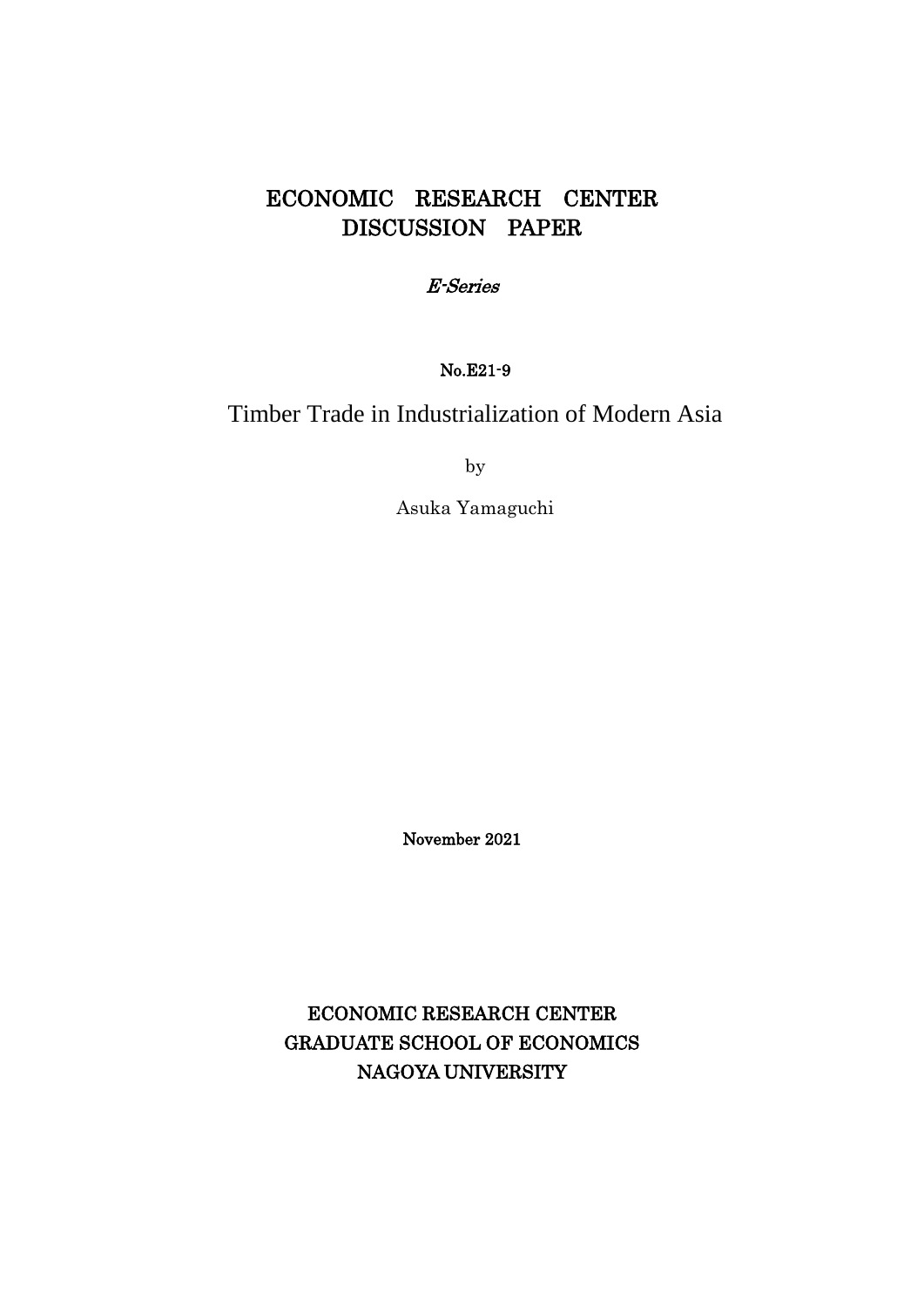#### **Timber Trade in Industrialization of Modern Asia\***

Asuka YAMAGUCHI†

#### **Abstract**

Forests are used as essential materials and energy sources for industrial applications. Since the mid-nineteenth century, timber trade has expanded globally.However, Asian timber trade has not been fully elucidated as Europe has been the center of the world timber trade. This study examines the Asian timber trade of the late nineteenth century and 1930s from the perspective of the use of forest resources in the Asian industrialization. A brief overview of the world timber trade will be presented. TheAsian timber trade in four periods—the late nineteenth century prior to World War I, during World War I, the 1920s, and the 1930s—will be examined. Moreover, the factors that define timber trade and the formation and development of the world timber market will be discussed. The results of the study show that although the Asian timber trade volume was small compared to those of Europe, it increased steadily with changing supply areas.

**Keywords**: timber trade, forest resources, industrial wood

This study contents are based mainly on Yamaguchi(2015b), but the English version has been revised substantially.

<sup>†</sup> Visiting Research Fellow (From April 1, 2020 to September 30, 2020), Economic Research Center, School of Economics, Nagoya University.

Graduate School of Economics, Nagoya City University, Japan.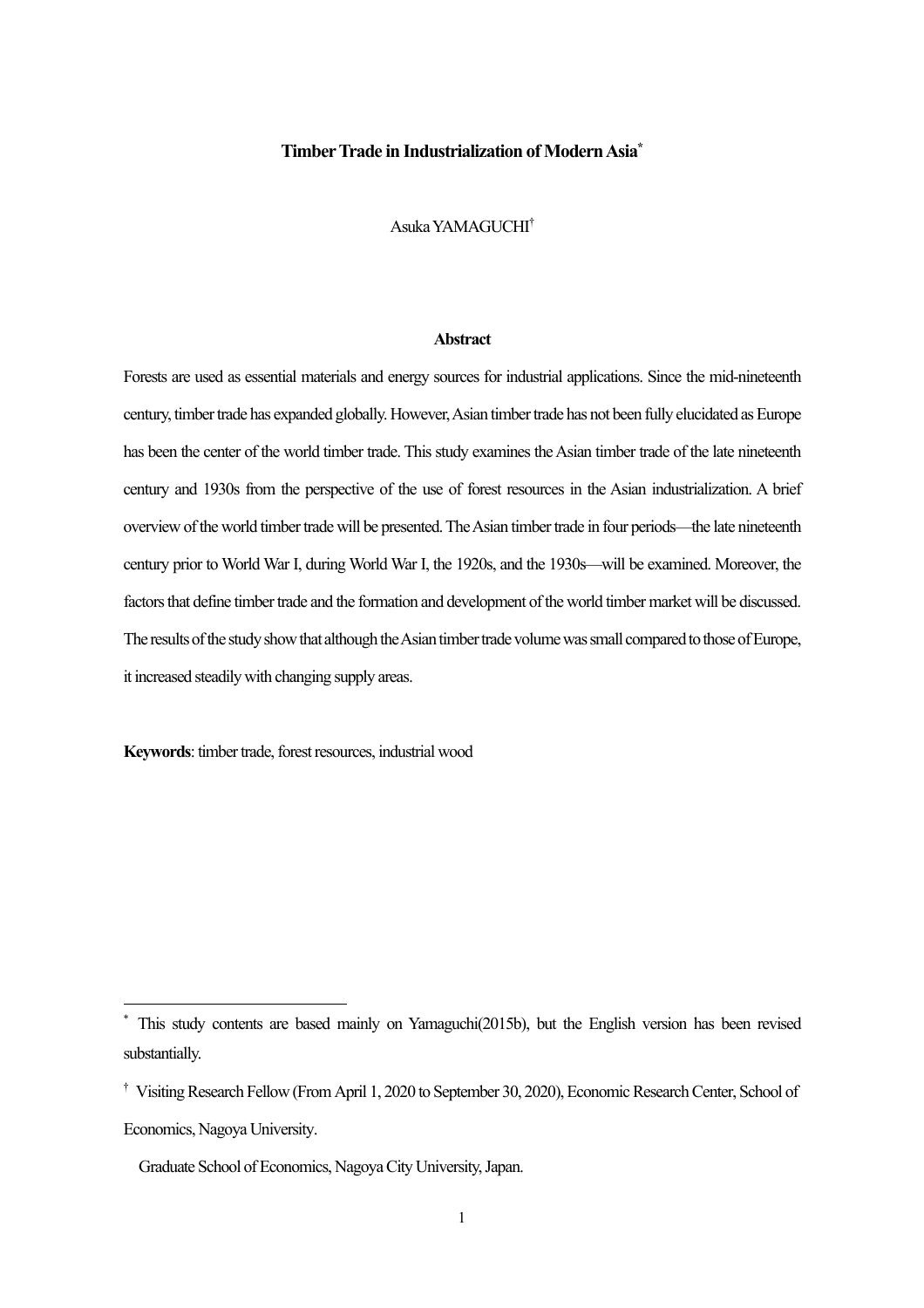#### **I. Introduction**

This study aims to examine the Asian timber trade fromthe late nineteenth to the 1930s by placing it in the world timber trade from the perspective of the use of forest resources in the Asian industrialization.

Since ancient times,forests were used worldwide as a material and energy source for economic development. Over time, along with the expansion of arable land due to population growth, logging for commercial purposes increased, and timber trade gradually expanded. Timber, although bulky and unsuitable for transport, ranked second to fifth in world trade in the mid-1930s and was a major trade item in the United Kingdom, accounting for 10% of the cargo loaded on tramp ships (Department for Timber Utilization 1937, p.3; Gripaios 1959, p.15). However, while the history of deforestation has been clarified (Westoby 1989;Ponting 1991;Richards 2003; Williams 2006), the history of timber use and trade and the world timber market has not been sufficiently clarified. Although the timber trade was a cause of deforestation, it made industrialization possible. Therefore, it is necessary to clarify timber trade in relation to industrialization. Moreover, the study of the world timber trade can contribute to a better understanding of regional differences in the natural environment and resource usage. It may also lead to a revelation of an unconventional history of commodity circulation. While the commodities studied in world trade studies have been non- or semi-durable consumer goods such as food and clothing, timber has the characteristic of being a non-durable and a durable commodity.

Thus, this study focuses on timber trade in Asia. Since the mid-nineteenth century, the world market has become increasingly integrated under Pax Britannica.Asia was incorporated into the international division of labor under European leadership. While Asia's trade with the West has increased, inter-Asian trade has expanded on a comparable scale (and at a much higher growthrate)(Sugihara1996). Simultaneously, the industrialization of Asia progressed, and the timber trade expanded.The center of the world'stimber trade was Europe. However, the trade statistics of the League of Nations used in the analysis were compiled based on materials submitted by member countries and, therefore, are not comprehensive. Additionally, when compared to the European continent ofmany small countries, Asia comprises many large countries, such as China and India. Thus, domestic trade volumes increase while trade volumes across national borders decrease—the statistical problem of underestimating the Asian timber trade volumes in comparison with European timber trade volumes. Therefore, this study examines the largely unknown Asian timber trade and its relations with other regions as a first task to elucidate the timber trade in relation to industrialization.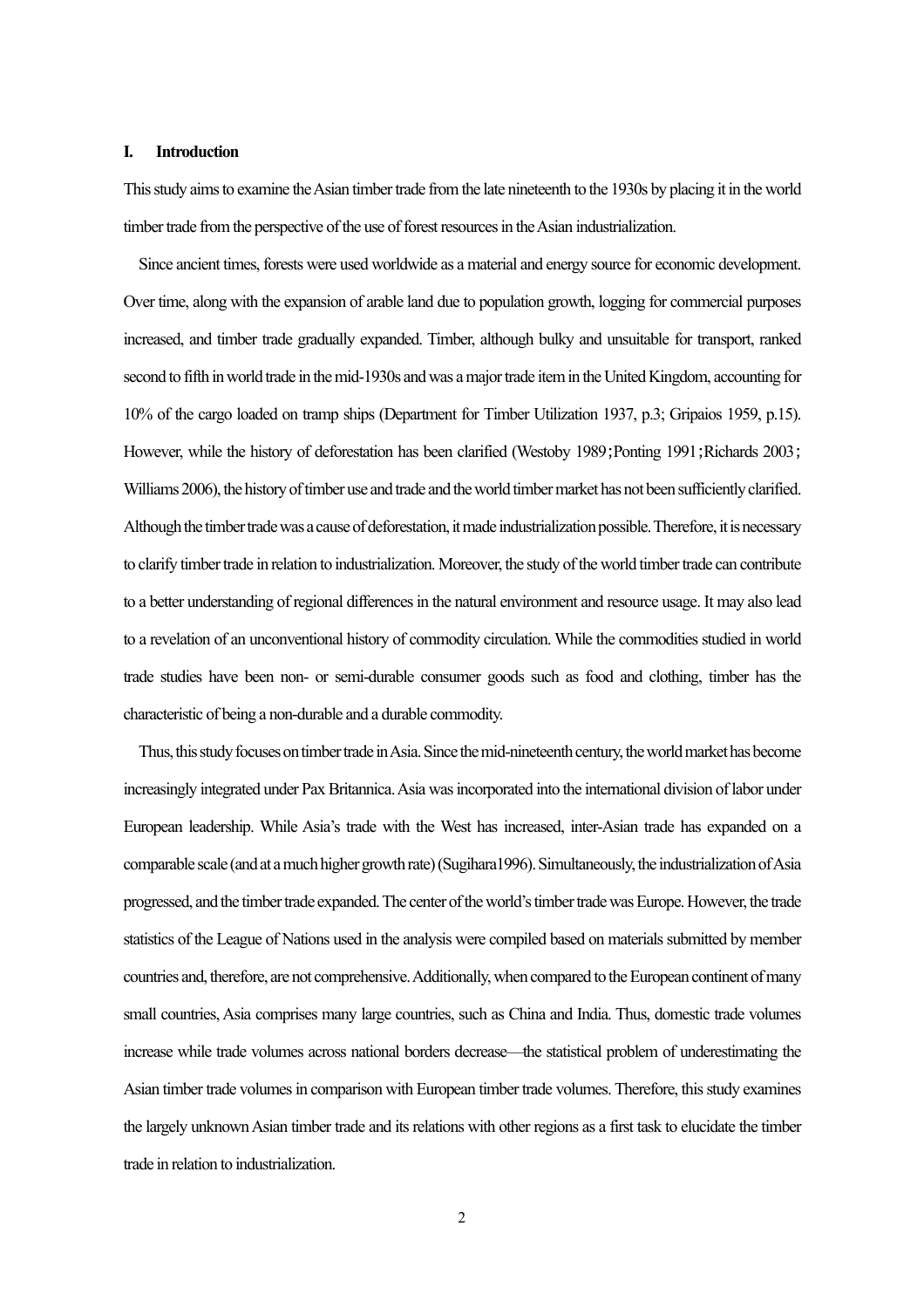The rest of the paper is organized as follows. Section II provides an overview of the timber trade. Sections III to VI examine the timber trade during four time periods: the late nineteenth century before World War I, during World WarI, the 1920s, and the 1930s. Finally, the conclusions of the study are presented.

#### **II. Overview of the timber trade**

Wood usage can be divided into fuels and materials. Wood for fuel (firewood and charcoal) was used for household and industrial energy resources. As a material, wood (industrial wood) was used for construction, furniture, engineering, ships, railway sleepers, mining, utility poles, pulpwood, and packaging. From the late eighteenth century—when the Industrial Revolution took place in England—to the nineteenth century, the demand for various types of timber increased, and the demand and supply balance changed dramatically in many regions. For example, the wood shortage worsened, arousing strong concerns in Britain, Germany, and other European countries(Perlin 1991, pp.227-245; Radkau 2012, pp.304-306). Although the industrialization of Asia lagged behind that of Europe, deforestation also increased in Asia. In China, agricultural land development and fuelwood logging proceeded as the population increased prior to the eighteenth century; in India and Southeast Asia, the construction of plantations, agricultural land development, and the export of forest products accelerated after the late nineteenth century (Ueda 1999, pp.190-205; Sugihara 2020, pp.628-629).

Against the background of changes in wood demand and supply balance in various regions, the world timber trade had expanded since the mid-nineteenth century, when the use of steam locomotives, steamships, and telegraphs caused dramatic reduction in transportation and communication costs. There are few statistics available to form a comprehensive picture of world timber trade volumes prior to World War II; however, the Food and Agriculture Organization (FAO) of the League of Nations started conducting surveys after the 1920s. According to the FAO materials, which have some issues as noted above, the world wood consumption was 1.5 billion  $m<sup>3</sup>$ (fuelwood 53%, timber as material 47%), and the world timber trade was 132 million  $m<sup>3</sup>$  (fuelwood 1%, timber as material 99%) in 1937 (Table1). There was no significant difference in the consumption of fuelwood and industrial wood, but industrial wood became an important trade good. This is because fuelwoodwas cheaper than industrial wood and is therefore unsuitable for long-distance transportation. Industrial wood also had a higher demand for big logs (requiring a longer time for reproduction) than fuelwood. The percentage shares of industrial wood consumption were as follows: 33% in North America, 33% in Europe, 18% in Russia, 10% in Asia, 3% in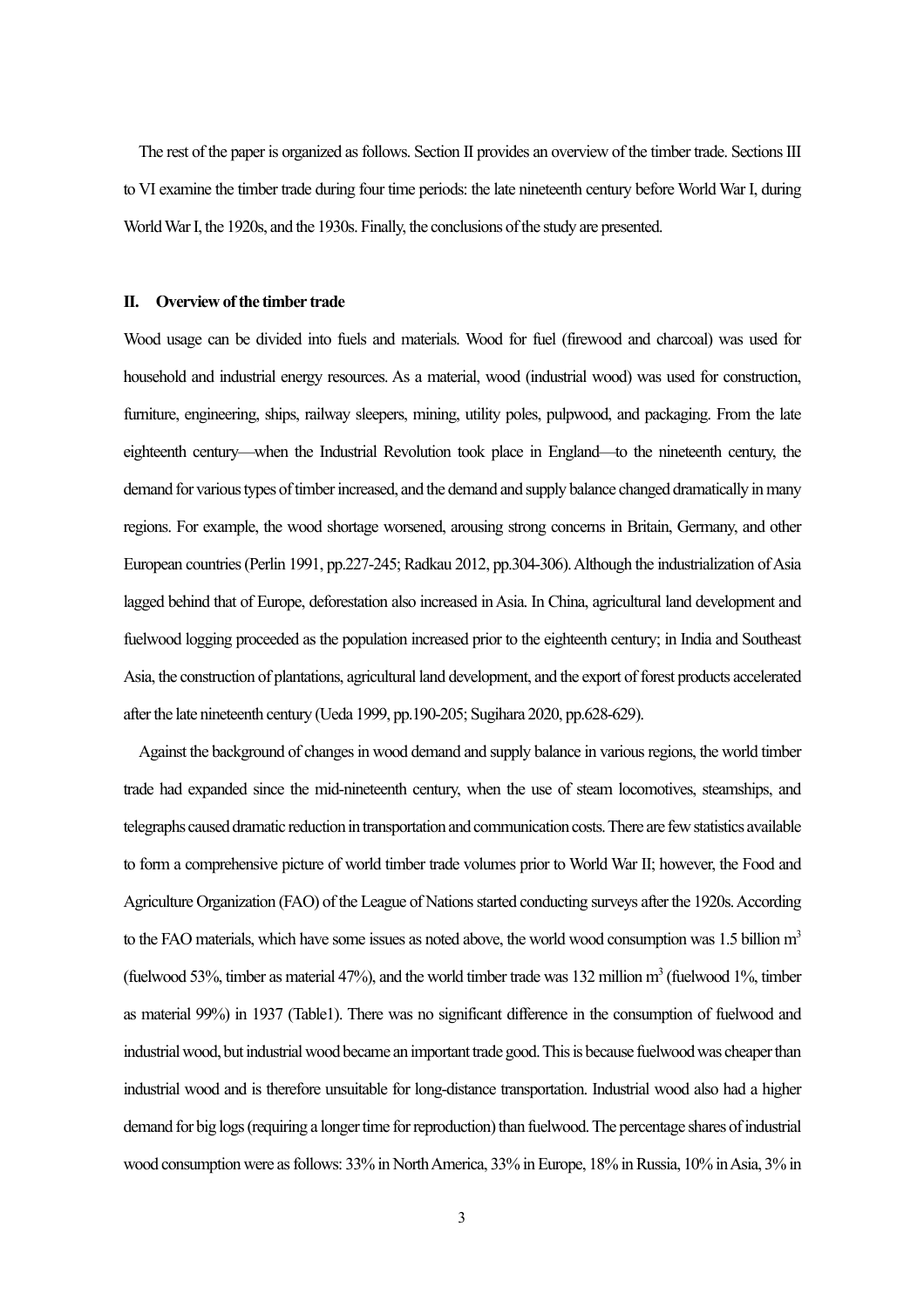Central and South America, 1% in Africa, and 1%in Oceania. The percentage shares of timber trade volumewere as follows: 25% in North America, 24% in Europe, 19% in Asia, 17% in Russia, 12% in Central and South America, 3% in Africa, and 1% in Oceania (Food and Agriculture Organization of the United Nations 1948). Europe and North America stood at the center of the timber trade as their demand for the material had increased with industrialization. In the 1910s, Asia's percentage was 1% (Zon and Sparhawk 1923, p.58); therefore, it may have increased afterward, but it did not alter the Eurocentric structure.

#### [Table 1]

Various goods featured in the timber trade, and while they changed over time, construction materials occupied a high share. However, notably, as industrialization progressed, the demand for industrial wood increased, such as railway sleepers, pitprops, pulpwood, and timber for port and shipbuilding and road maintenance, which expanded the timber trade. For example, the trade volume of pulpwood was about one-third of that of construction materials in the first half of the 1910s (Food and Agriculture Organization of the United Nations 1948), but it was at the same level as construction materials in 1937. The consumption and trade volume of industrial wood was the highest in highly industrialized regions such as Europe and North America. Nevertheless, in Asia, where the proportion of fuelwood demand was high, the trade in timber such as railway sleepers, ship materials, wooden boxboards, and match sticks steadily expanded.

It is well known that the forests of the world that supply wood can be divided into several types depending on temperature, precipitation, and soil. Representative cases are as follows: tropical forests characterized by diverse species (Southeast Asia, South Asia, Latin America, around the equator in Africa), subarctic forests that are often single-type coniferous (North America, Northern Europe, Russia), and temperate forests that comprise either broadleaf trees or a mix of needleleaf and broadleaf (distributed between the other). According to earlier estimates of forest area, the world's forest area decreased by approximately 500,000,000 ha from the mid-nineteenth century to the mid-twentieth century, and tropical deforestation has accelerated since the 1920s (Richards 1990, p.164). The expansion of the world timber trade was also associated with this deforestation but to a lesser extent than the expansion of arable land and the impact of commercial agriculture (Richards and Tucker1988, pp.5-6).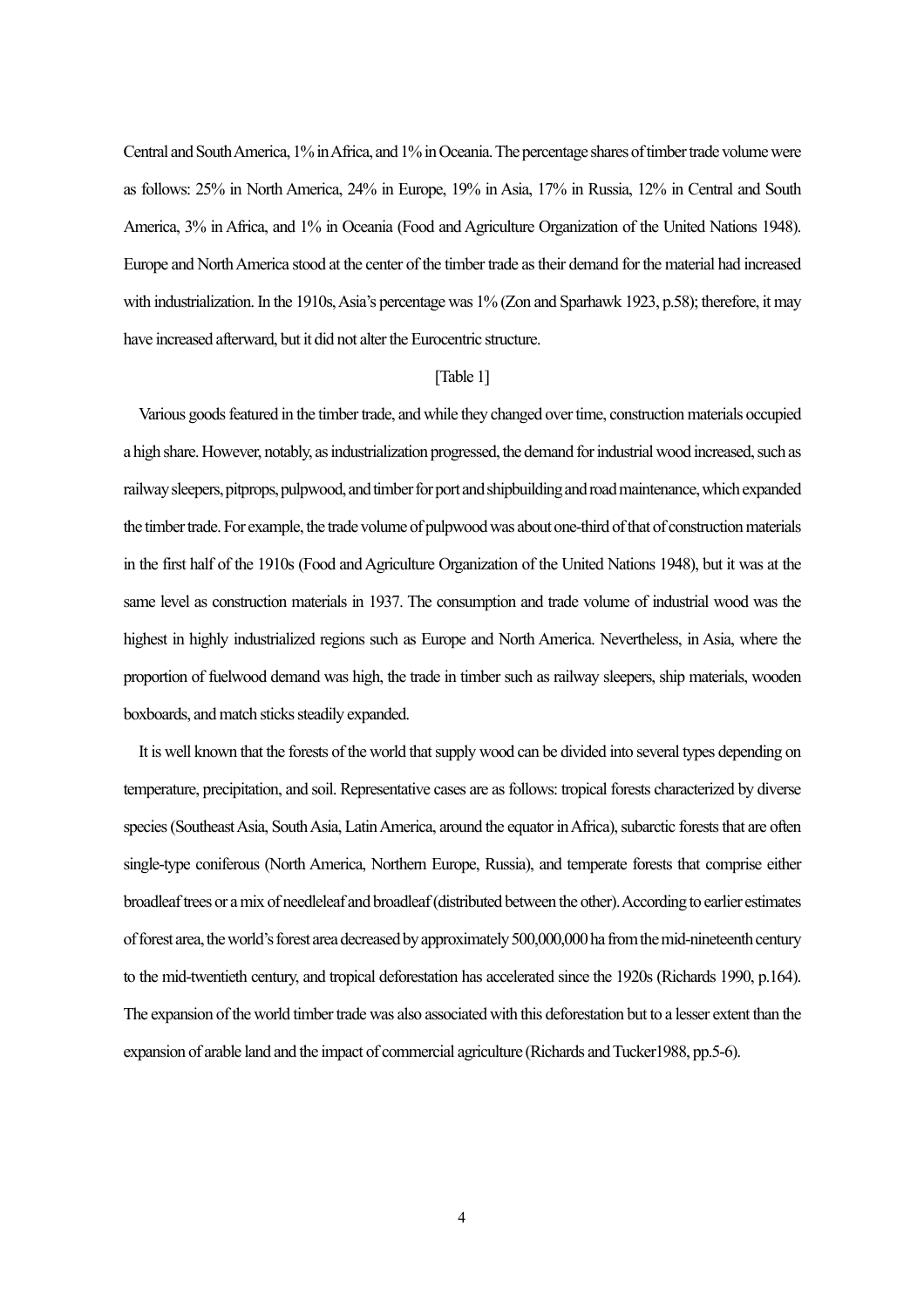#### **III. The late nineteenth century beforeWorld War I**

#### **1**. **The Intra-Asian timber trade**

#### **(1) Temperate Asia**

In the second half of the nineteenth century, the world market became increasingly integrated, and Asia was incorporated into the international division of labor parallel to colonization by European countries. In Asia, exports of primary commodities to Europe increased rapidly, and intra-Asian trade expandedwith the development of the international division of labor within Asia (Sugihara1996, chap.1). The rapid construction of transportation and communication infrastructures such as railways, ports, and telegraph lines by European countries increased the demand for timber, facilitating deforestation and long-distance transportation of large volumes of timber. Compared to previous periods, this period saw a major expansion of the Asian timber trade.

There were various timber flows in the Asian timber trade, but some new and larger flows appeared during this period. A particularly noticeable flow was that of timber from Japan to China, Korea, and other East Asian countries.In China, coastal trade was developed by sailing ships such as junks. Nevertheless, after the signing of the Treaty of Nanking in 1842, major ports were opened, and the Chinese market gradually strengthened its relationship with the world economy, while the traditional coastal trade retreated by the end of the 19th century (Miyata 2006, chap.2). As for timber trade, a new flow of timber transported by steamship emerged after the 1890s. At the open ports, the demand for timber for the construction of factories and government buildings in various countriesincreased. However, China lacked large forests except fortimber-producing areas in the drainage basins of the Yalu River in the north (pine) and Yangtze River in the south (cedar), and the Fujian Province.Consequently, imported timber and timber from these production areas have increased in open ports. For example, in Shanghai, timber trade from Fujian and southern Zhejiang increased in the 1870s, and the South City Association of Timber Merchants was established in 1875. Additionally, timber imports increased in the 1890s, and an imported timber organization was established in 1905. Moreover,in Tianjin, while timber from the Yalu River Basin increased, the quantity of imported timber also increased (Zhang 2017, p.146-147; Nagayama 1922, pp.409-410). Following the First Sino–Japanese War, as a result of explicit stipulations regarding factory construction by foreigners in the Treaty of Shimonoseki, an increasing number of factories were built on the initiative of Western companies (Feuerwerker 1980, pp.29-31). This may have increased the demand for timber for industrial development. China's timber import volumes (transported by steamship only) increased from  $180,000$  m<sup>3</sup> in  $1904$  to  $270,000$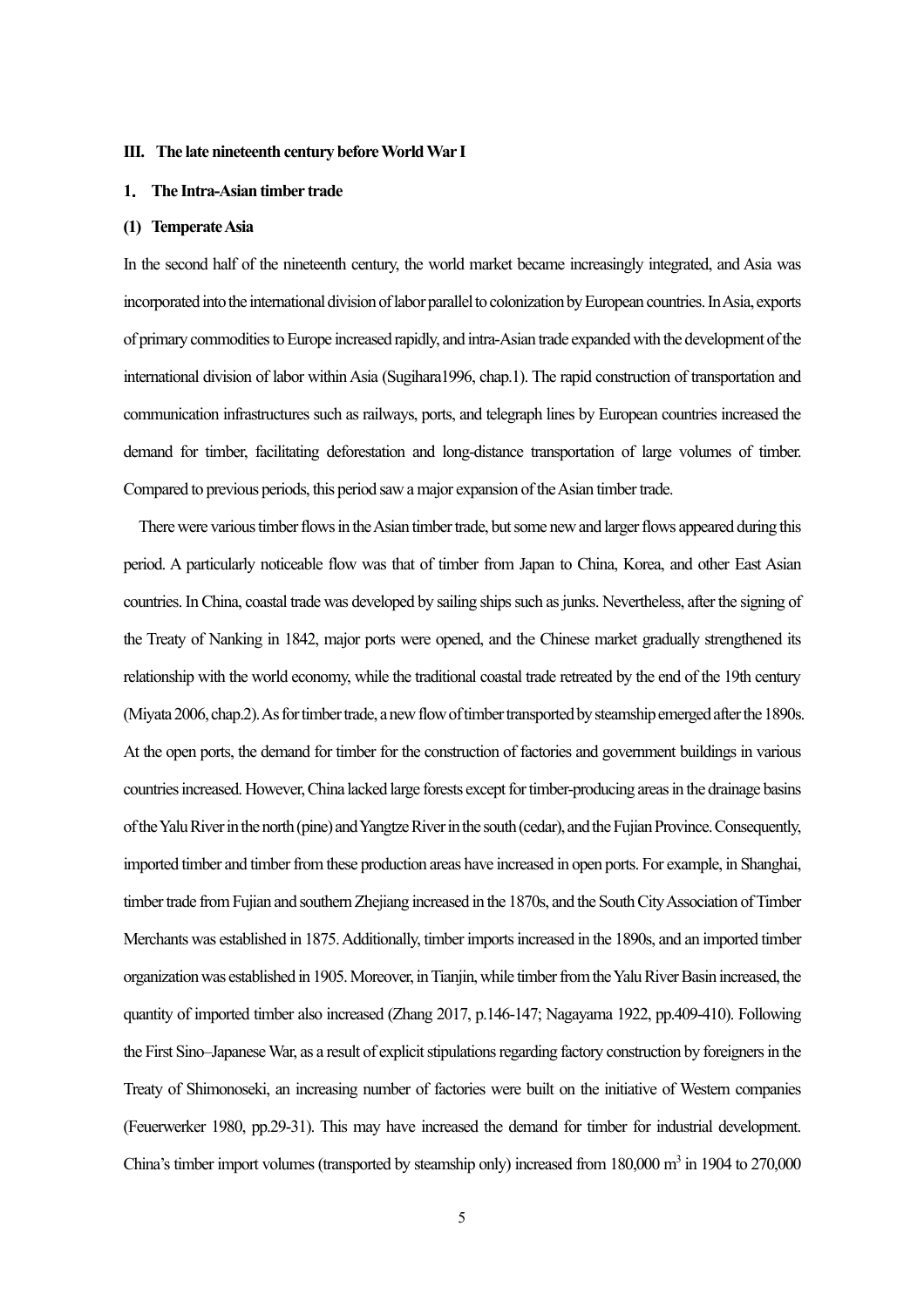$m<sup>3</sup>$  in 1905 and an average of 450,000  $m<sup>3</sup>$  from 1906 to 1913 (Figure 1). In addition, the coastal timber trade by junks may have reached more than twice the amount of timber imports by steamships, although junk trade lost its role to the steamship trade.Although little timber was transported between northern and southern China, timber was transported from neighboring areas in coastal cities, intensifying competition with imported timber (Nagayama 1922, p.410; Nōshōmushō 1905, pp.178-179).

#### [Figure 1]

At the center of China's imported timber trade was timber from Japan (Hokkaidō) and the United States, which could then be transported due tolower ocean freight charges. Initially, timber from the United States (Oregon pine) was primarily used to construct office buildings for government agencies and factories, grand hotels, and Westernstyle houses in the foreign settlements. However, eventually, it was used for general construction and other purposes (Zhang 2017, p.147; Nōshōmushō 1905, pp.370-371). Meanwhile, the major use of Japanese timber was for railway sleepers. In China, railway construction initiated by Western powers generated considerable demand for timber, and, following the Russo–Japanese War, timber import volumes for sleepers and other uses soared as Japan advanced into Northern China. The annual sleeper need (for repairs) in China around 1910 was approximately 300 per mile—they needed approximately  $1,800,000$  sleepers  $(125,000 \text{ m}^3)$  for  $6,000$  miles of railway (Nagayama 1922, p.427). Japan's advance into Korea also increased the demand for Japanese sleepers and munition materials in Korea (Ōkurashō 1905, p.104). According to a survey by the Japanese Ministry of Agriculture and Commerce, roughly half of the sleepers used to construct and repair railways in East Asia were made in Japan (Nōshōmushō 1905, p.1). Japanese timber was of lower quality than the competing timber of the United States, but it was cheaper. Therefore, it was used as a construction and engineering material and formatch sticks and wooden boxboards. The Japanese timber share on the Chinese import timber market increased from an average of 27% in 1904–1905 to 50% in 1906–1913 (Figure 1). Although Japan's demand for timber had increased with the rapid economic development following the opening of ports in 1859, the construction of railways and logging roads made it possible to fall natural forests that had previously been unused. Consequently, Japanese timber exports rose from 180,000–340,000 m<sup>3</sup> during 1900–1905 to 600,000–1,120,000 m<sup>3</sup> during 1906–1913 (Figure 2); thus, Japan became a primary timber supplier in East Asia.

#### [Figure 2]

Similar to Japan, there was a high demand for pine, cedar, and other temperate softwoods in China. Softwood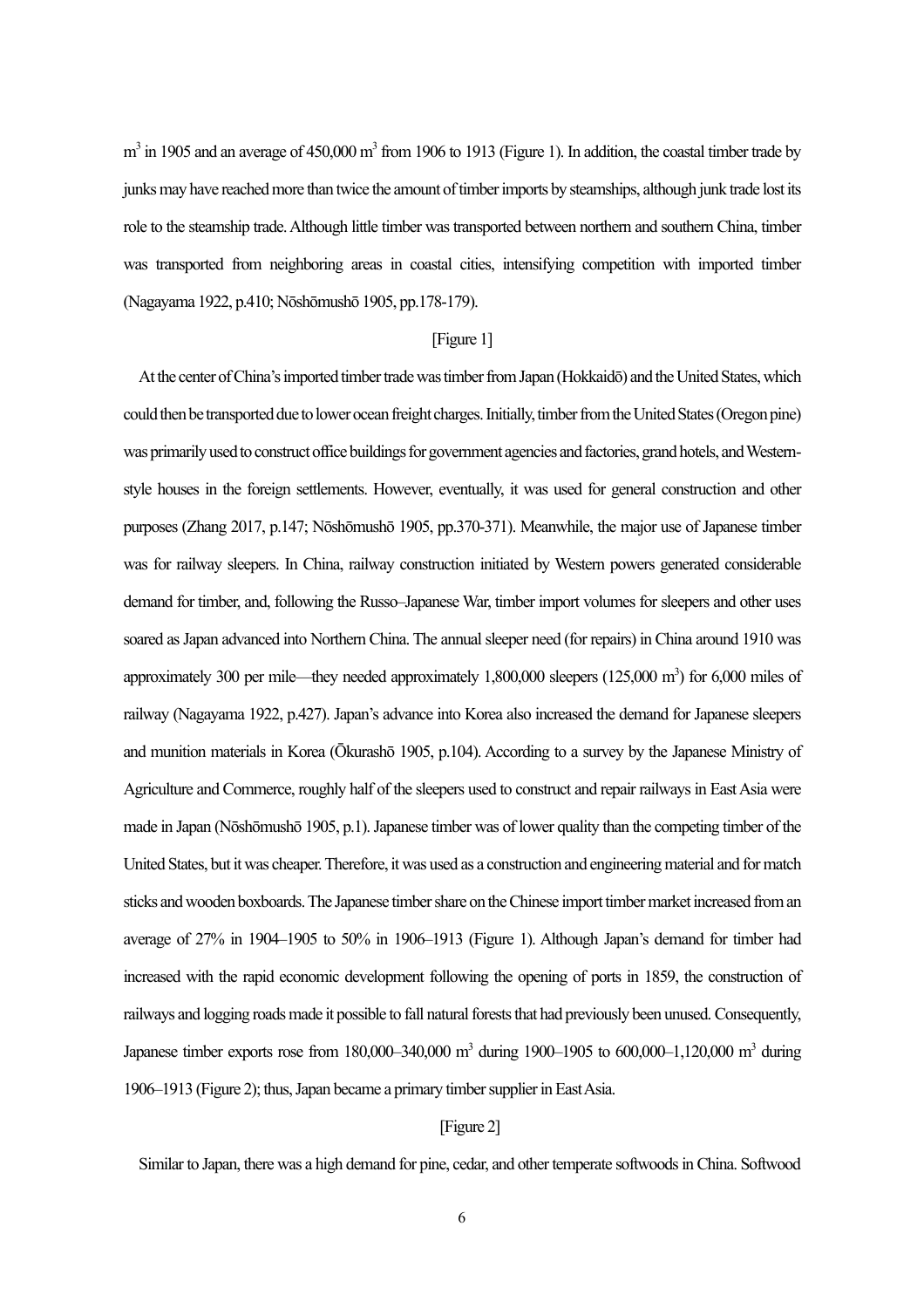made up the largest proportion of timber imported from Japan and the United States, and the share of softwood in total timber imports gradually increased to over 80% before World War I. Softwood was imported mainly through China's two major timber markets in Shanghai (47%) and Tianjin (16%), as well as Dalian (13%) and Hankou (13%). Simultaneously, China imported varioustropical hardwoods such asteak, sandalwood, rosewood, ebony, and bishop wood via Hong Kong and Singapore and other hardwoods such as jarrah from Western Australia and oak from Japan.Tropical hardwoods from Southeast Asia made up more than 80% of imported hardwoods during 1904–1905, but the growing proportion of temperate hardwoods from Japan and the United States increased. Tropical hardwoods were imported mainly to Shanghai (25%) and Kowloon (20%), and temperate hardwoods were imported mainly to Tianjin (30%) prior to World War I (Zon and Sparhawk 1923, pp.375-378; Nagayama 1922, pp.418-423).

This kind of tropical hardwood import also increased in parallel with the railway construction. For example, teak, which is resilient against temperature changes, vermin, and rot, was used for railway sleepers and the door and window frames of vehicles moving across various regions. Jarrah was used for railway sleepers. However, compared to sleepers in Japan and the United States, which were mostly used in Northern China, such as Tianjin, Fengtian (Shenyang), and Niuzhuang (Yingkon), tropical hardwood sleepers were used in regions further south. In Shanghai, jarrah sleepers were used in addition to Japanese sleepers and preserved sleepers from the United States. Even further south in subtropical and tropical Guangdong and Hong Kong, sleepers of Japan and the United States were not used as much, and those used were mainly jarrah sleepers. Timber usage depended on transportation costs and each country's policy for railway material procurement and use (Nōshōmushō 1910, pp.16-18).

#### **(2) Tropical Asia**

Tropical timber from a diverse range of tree species was produced in Southeast Asia, the primary supplier of tropical timber. Southeast Asian timber was distributed within Asia mainly via Singapore and Hong Kong, which had developed into transit ports. Timber varieties that had few alternatives, such as teak, were exported worldwide. For example, after the 1890s, tropical hardwood exports increased in the Dutch East Indies and British North Borneo, and British North Borneo mainly supplied timber destined for China via Hong Kong. Exports there were about  $4,000 \text{ m}^3$  in 1913, while the Malay Peninsula where Singapore is located was supplied with large volumes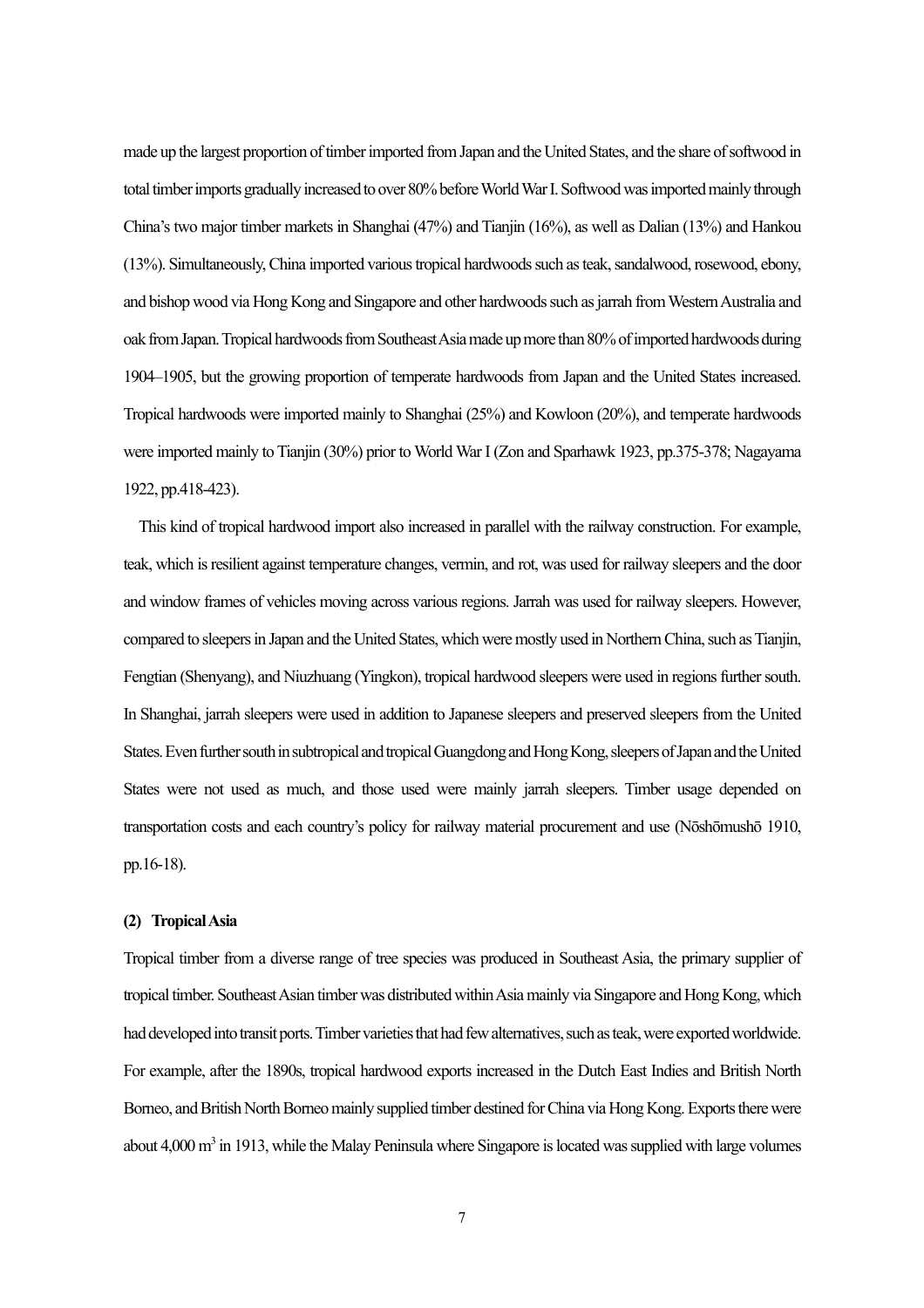of timber from the Dutch East Indies and Thailand (Dixon 1991, p.107; Nagayama 1922, p.492; Mori 1944, p.104).According to Zon and Sparhawk, the volume of timber destined for the Malay Peninsula was comparable to that of Chinese imports(Zon and Sparhawk 1923, p.60). While the demand for timber for fuel and construction materials was high in the Strait Settlements, they had almost no forests. Similarly, British Malaya had a high demand for timber for tin mine development and concomitant transportation infrastructure development. The Philippines occupied a special status in Asia because of its U.S.-dependent trade structure. While the demand for timber to construct roads, railways, telegraph lines, and factories increased, they did not have sufficient modern logging equipment domestically; thus, they imported an annual average of  $20,000$  to  $30,000$  m<sup>3</sup> of timber from the United States(Mori 1944, p.164; Hagino 1961, p.84).

Another large timber flow came from Southeast Asia. It flowed from British Burma and Thailand to British India and grew during the second half of the nineteenth century.In India, deforestation has accelerated due to the expansion of arable land and commercial demand for timber since British colonization. British India had large forests only in East and Central India, close to Burma, and near the Himalayas(Nagayama 1922, p.431). Major ports such as Bombay and Madras strengthened their links with Britain, but India's timber trade expanded in the context of its traditional trade with Southeast Asia. Most of the timber imported by India was teak, which had all but disappeared from India due to logging. India's timber imports increased from an average of approximately  $40,000$  m<sup>3</sup> in the 1890s to 100,000 m<sup>3</sup> in the 1900s. Teak made up 40% of imports in the 1890s and 50% in the 1900s(Figure3). Approximately 85–90% of imported teak was from Thailand, and the rest from Java and French Indochina, and most of it ended up in Bombay State. Most non-teak timber were softwood from the United States and Japan and were mainly imported to Bombay State, Bengal State, and other Sindh States. Furthermore, British Burma's teak imports, which were treated as Indian domestic trade in the statistics due to the incorporation of Burma into British India after the Third Anglo-Burmese War in 1885, were an average of 170,000 m<sup>3</sup> in the 1890s and the 1900s (Figure 4). As such, at least  $200,000$  to  $300,000$  m<sup>3</sup> of teak was transported into India annually around this time.

#### [Figure 3]

#### [Figure 4]

In India, teak was used as a vermin-resistant construction material and broadly for engineering, furniture, and railway sleepers. In particular, the demand for sleepers increased with the construction of railways, which started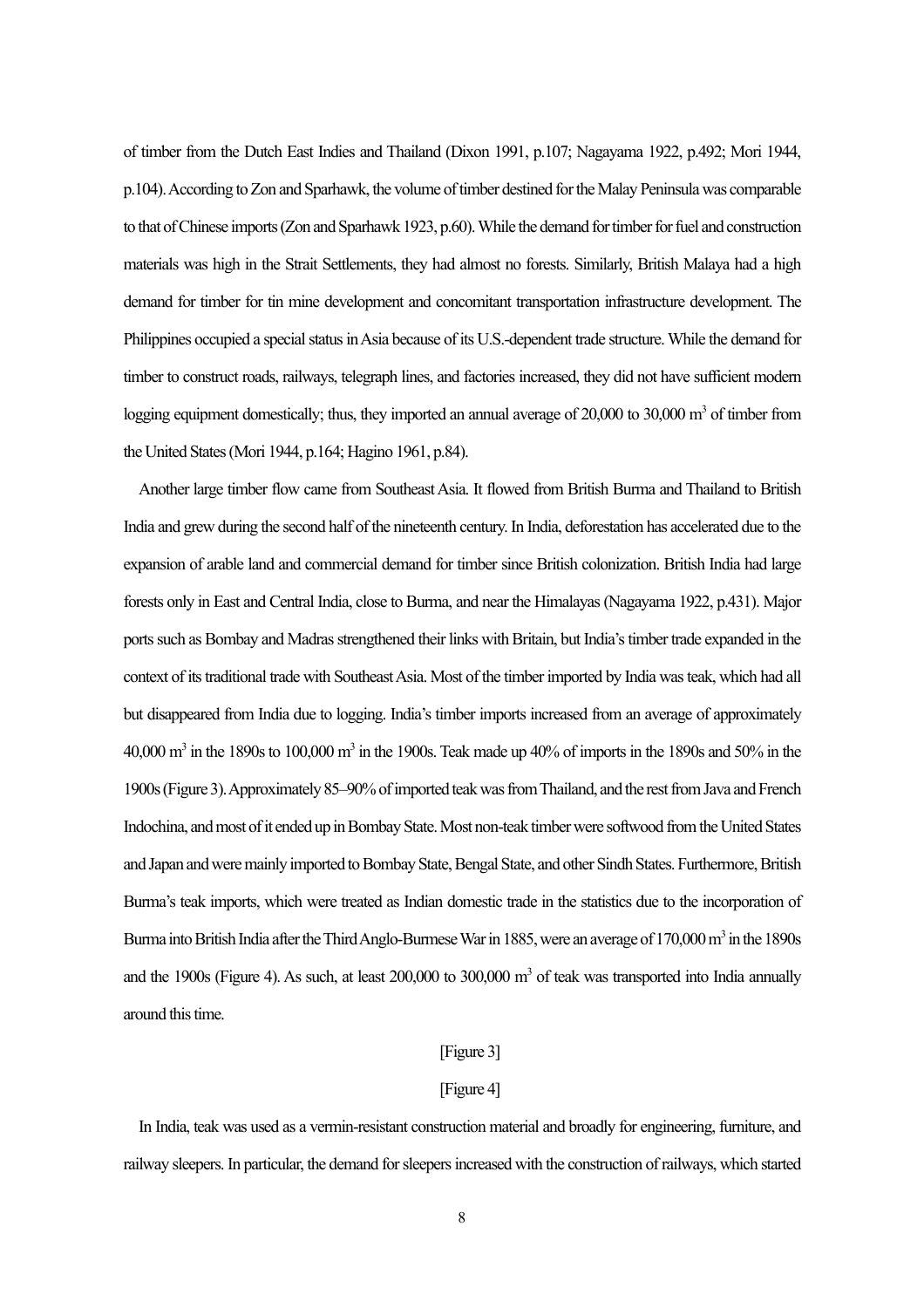in the 1850s and reached its peak in the 1890s and the 1900s. Teak and Indian sal were used as suitable railway sleepers in India, but they were in short supply for rapid railway construction. Therefore, Himalayan timber, Australian jarrah, preservative-infused Scandinavian timber, and steel or cast iron were also used (Williams 2006, p.338; Nōshōmushō 1910, pp.20-21; Mitsui Bunko 2004, p.142). Japanese timber also found a bigger market in India due to lower freight charges. However, the tropical regions with their wet and dry seasons caused Japanese sleepers to quickly rot or break as they were susceptible to temperature changes and termites. Consequently, timber imported from Japan and the United States was mainly used as wooden boxboards for tea and not for sleepers. India's estimated consumption of sleepers during 1900 was 26.1 million (23.7 million for construction and 2.4 million for repair), and India's total railway length reached 52,767 miles in 1910 (Williams 2006, p.339). In India and Southeast Asia, construction of railways and ports was promoted in connection with plantation construction and mining development by Western countries after the latter half of the nineteenth century. In addition to the expansion of arable land for the cultivation of primary products, the demand for sleepers and fuelwood for the production and transportation of these products increased. Consequently, trade in timber and other forest products, such as camphor and rubber, expanded with deforestation (Tucker 1983, pp.146-166).

Teak was primarily produced in the mountains of Southeast Asia, adjacent to Thailand, British Burma, and French Indochina. The teak market expanded due to the rapid increase in global demand, especially for shipbuilding and railway construction in the mid-nineteenth century. As the forests of Malabar in southern India were largely depleted of quality teak by the 1820s, the British started teak production in Lower Burma in the wake of the First Anglo-Burmese War in 1826. The British control of teak forests throughout Burma was established after the Third Anglo-Burmese Warin 1885. Five major British companies, including Bombay Burmah Trading Corporation Limited, monopolized logging, and Burma's teak exports, increased rapidly(Bryant 1997, chap.2-5). During the period 1880–1898, Burma's teak production rapidly increased from 71,000  $m<sup>3</sup>$  to 495,000  $m<sup>3</sup>$ , and export volumes increased from 171,000  $m^3$  to 387,000  $m^3$ , with approximately 70% of exports going to India and 25% to Europe (Figure 4).

With the advent of British control over Burmese teak forests, other countries had no choice but to look for teak in Thailand. The Annual average of Thai teak exports were  $5{,}600 \text{ m}^3$  from 1873 to 1876, and 27,000 m<sup>3</sup> from 1883 to 1887. They increased rapidly after the 1890s with the increase in European capital and reached 122,000 m<sup>3</sup> from 1905 to 1909. Consequently, teak exports accounted for most of the teak production in Thailand (Ingram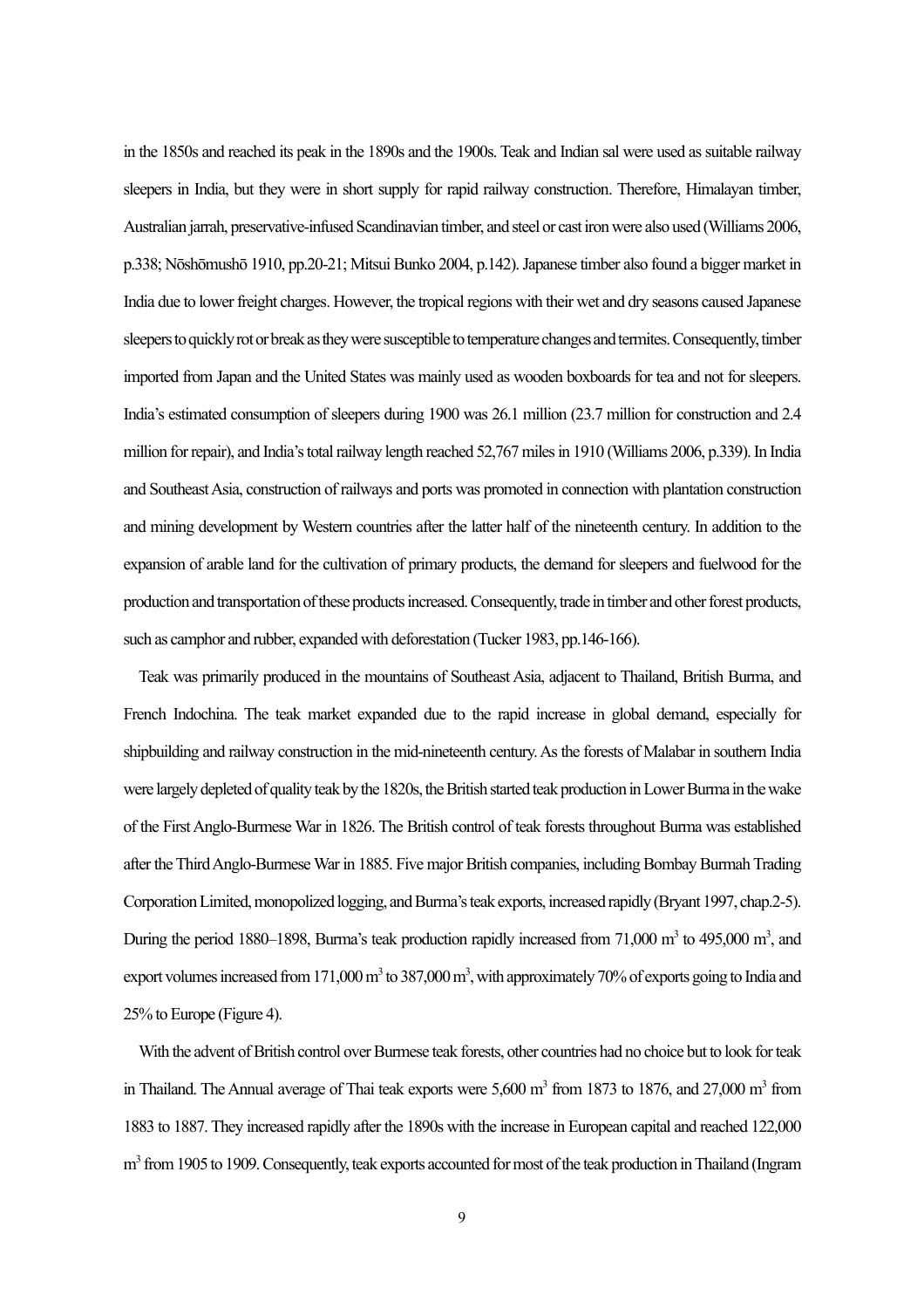1971, pp.97, 105-106; Manarungsan 1989, p.135). Figure 5 shows the teak exported from Bangkok along the Chao Phya River. It does not include those exported to Burma along the Salween River, of which 67% were headed for India and Ceylon, 16% for Europe, and 12% for Hong Kong. The main export destinations for Thai teak since the twentieth century have been India and Burma.As a principal export destination, other places like Java and French Indochina also supplied India with teak. For example, 40,000–60,000 m<sup>3</sup> of teak was exported to India from Java before World War I and  $20,000 \text{ m}^3$  of teak from French Indochina in 1913 (Zon and Sparhawk 1923, pp.386, 393).

#### [Figure 5]

As discussed above, there were two significant flows within Asia: one of Japanese timber to China and Korea and one of Southeast Asian timber to the Malay Peninsula and India. Although there were many smaller timber flows between the temperate regions, mainly in East Asia, and tropical regions, mainly in Southeast Asia and South Asia, the two can be considered as separate timber trade areas.

#### **2**. **Timber Trade with Regions outsideAsia**

Timber trade flows between Asia and regions outside of Asia were small prior to World War I. The timber flows from the United States to Asia stood out slightly, but timber exports from the United States to Asia were an annual  $200,000$  to  $250,000$  m<sup>3</sup> from 1905 to 1913. Over 80% of this went to China and  $2-3$ % to Japan. They were used as sleepers and construction materials. Some were also exported in the form of wooden boxboards to the Philippines (then under the rule of the United States) and other regions in Southeast Asia and India. However, Pacific coast timber exports were extremely limited compared to those of the Atlantic coast; therefore, timber exports to Asia only made up approximately 5% of the total timber exports of the United States(Figure 6). The United States also exported timber to South America and Australia, accounting for most of the timber imports in those regions, but the principal timber export market of the United States was Europe. Most exports were from ports on the Atlantic coast. Moreover, India and Southeast Asia were supplied with wooden boxboards for tea, rubber, tobacco, and other agricultural exports by Britain (Northern European timber), Germany, and the United States, but this was not a conspicuous timber flow. The timber exported from Russia to China and Japan (matchstick and wood pulp) was similarly small in volume, approximately  $50,000$  m<sup>3</sup> in 1913, and the Russian supply areas for Europe and Asia differed (Nagayama 1922, pp.265-277). Regarding wood pulp and paper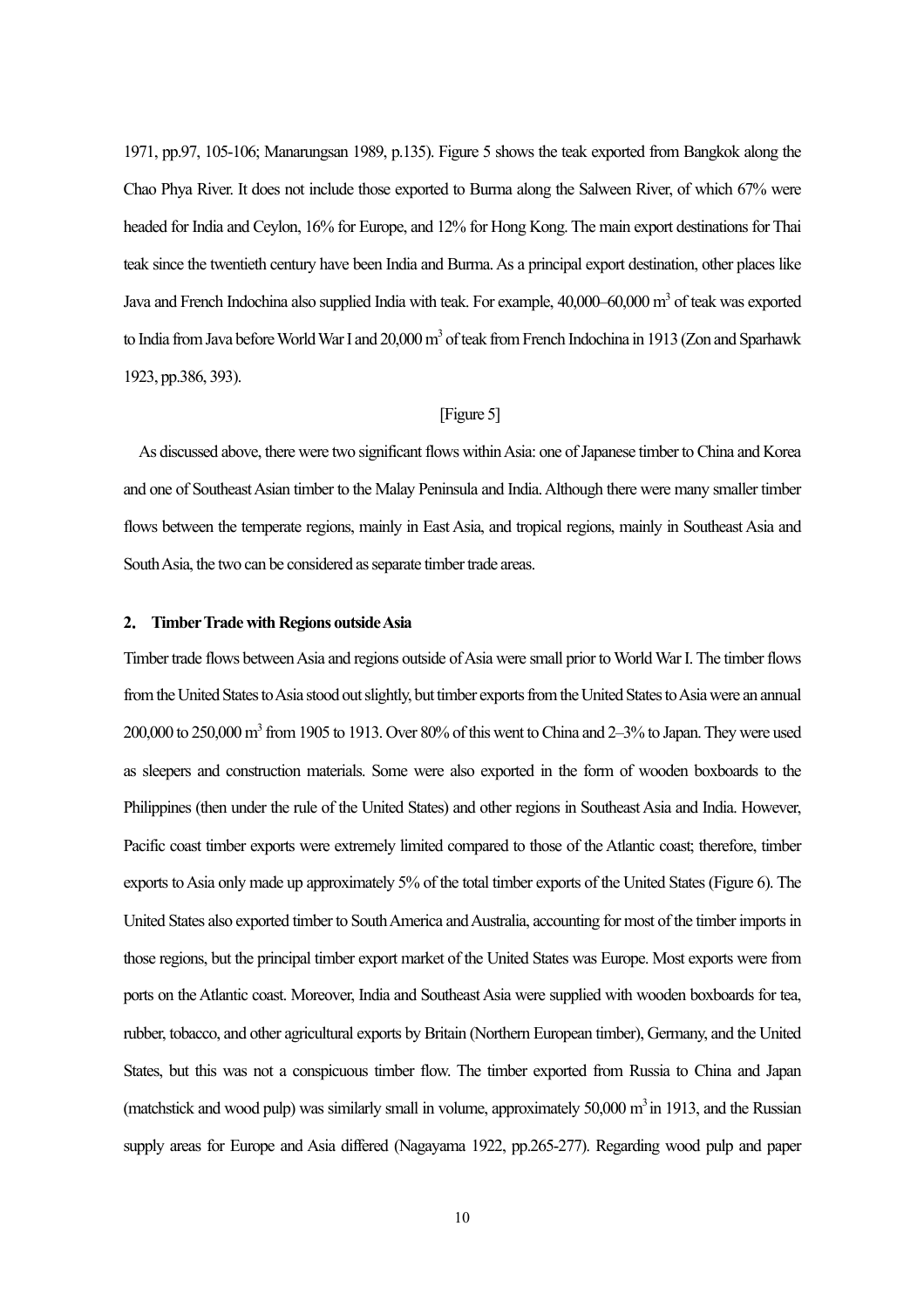(processed timber products), which are not included in the timber trade statistics of each country, Japan, China, and India imported such products from Sweden and Norway. However, the main raw materials for paper in Asian countries were rags, weeds, rice straw, and hemp (Zon and Sparhawk 1923, p.425; Yamaguchi 2015a, p.172).

#### [Figure 6]

What stood out in the flow of timber from Asia to regions beyond Asia was the flow of tropical hardwoods from Southeast Asia to the rest of the world. At the center of this flow were teak exports destined for Britain, the Netherlands, France, and other European countries. However, judging from Burma and Thailand's teak exports from 1890 to 1913, it can be estimated to have been an annual average of about  $80,000 \text{ m}^3$ ; hence, the exports to regions beyond Asia are estimated to have been below  $100,000$  m<sup>3</sup>, even if it includes exports to regions other than Europe. Moreover, as the demand in Europe was for high-quality teak, the Asian teak market differed from the European teak market. For example, Thai teak was sold for two to five times more in Europe than in Asia (Great Britain, Foreign Office 1895b, p.2; Great Britain, Foreign Office 1904, pp.4-5), and the price of Burmese teak meant for Europe (mainly Britain) was 1.7 times higher than the price for India (Figure 7). Good-quality teak was transported to Europe, while low-quality teak and defective products that were often created in production and transportation processes(4–7 years from logging to export) were supplied to Asian markets. Thus, about 80–90% of Burmese teak was consumed in India and Burma in the twentieth century (Figure 4). Thailand also switched their principal export market from Europe to India, with 65–85% going to Asia, due to a decline in high-quality teak, high transportation costs compared to Burmese teak, and the imposition of high import duties on Thai teak to Britain (Manarungsan 1989, pp.136-137). Likewise, in Java, a decline in the natural teak forests led to an increase in small-diameter logs. Consequently, the principal market for Javanese teak transitioned from overseas to domestic,where it was used as fuel and for the construction of houses and huts to dry tobacco leaves(Takayama 1943, pp.103-108).

#### [Figure 7]

Figure 8 shows the world timber trade before World War I. This is also an explanation of the timber trade in Europe, which wasthe heart of the world timber trade. In Europe, during this period, the industrial countries and top timber importers were Britain, Germany, France, and Italy, who imported timber from Northern European countries and Russia. In Britain, although the demand for timber increased, the timber price gradually decreased after the mid-nineteenth century. It did not fluctuate significantly from the 1890s, when the volume of timber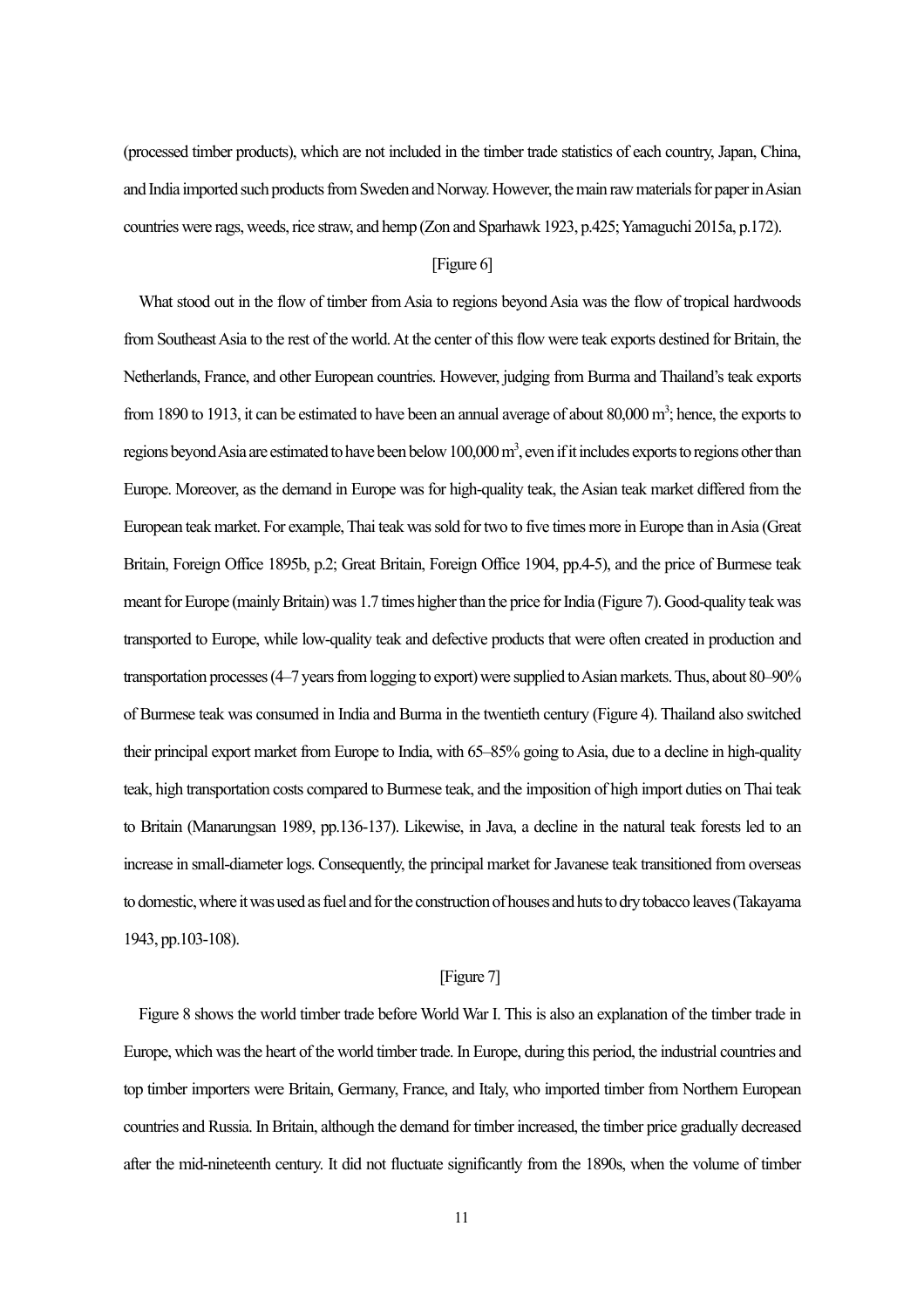imports began to increase rapidly, until beforeWorld WarI. The background for this was Northern European and Russian forestry development. Russia, in particular, surpassed Sweden to become the world's number one timber exporter by exporting most of the timber they produced. Russia's timber exports doubled from  $5,890,000$  m<sup>3</sup> in 1902 to 12,900,000 m<sup>3</sup> in 1913. Most of it was exported to Europe, and Russian timber accounted for approximately half of European countries' timber imports. For example, Britain, which depended on imports for 95% of its timber consumption, started importing pitprops from Russia instead of Norway or Sweden. This was because Russia had more relaxed logging regulations, while the other two prohibited the felling of small-diameter timber. Russia'sshare of British timber imports increased from 24% to 48% between 1900 and 1913. Sweden and Norway grew as exporters of pulpwood, wood pulp, and paper, while Germany increased its paper production while importing pulpwood and wood pulp from the other two. Moreover, developments in maritime transportation lowered sea freight charges, thus allowing Europe to import more timber from the United States, the world's largest timber producer. Timber exports of the United States grew from 4,750,000 m<sup>3</sup> in 1905 to 7,770,000 m<sup>3</sup> in 1913, while timber ofthe United States was exported worldwide (1910–1914; 36.1% in Europe,22.5% in Central and South America, 21% in Canada, 7% in Australia, 3% in Asia, 2% in Africa); Europe was the main export market, and only a small share went to Asia (Zon and Sparhawk 1923, pp.169-197, 292-294, 336, 535; Fitzgerald and Grenier 1992, pp.17-21; Nagayama 1922, pp.265-272; Sonobe 1924, 143-144).

#### [Figure 8]

The above shows that Asia was self-sufficient in timber and did not have a strong connection with Europe. Temperate Asian timber and European timber were interchangeable; however, it is unlikely that many species were competitive in other markets due to transportation costs, except for some special species such as teak.

#### **IV. Timber trade during World War I**

The outbreak of World War I caused major changes to the world economy and world order that followed.As the import of European industrial products plunged in Asian countries, the production of industrial products increased. Import substitution advanced, and the intra-Asian trade of industrial products and their raw materials expanded. World trade shrank due to shipping shortages, rising freight charges and insurance premiums, and wartime trade control; however, intra-Asian trade volumes soared to more than three times the pre-war figures(Sugihara 1996, p.95).A characteristic of the Asian timber trade during this period is the decline in trade with Europe and the United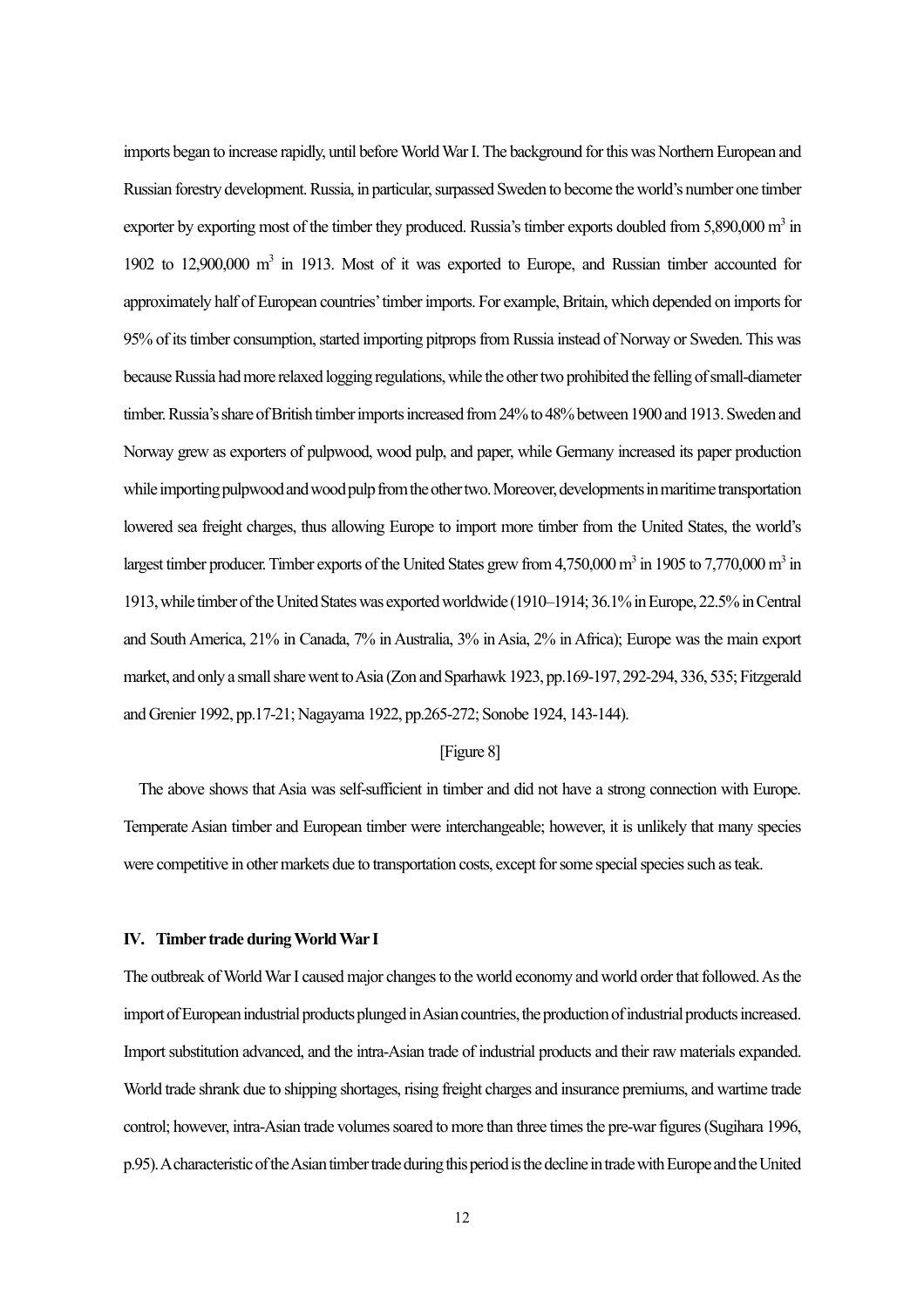States: timber imports from the United States and teak exports to Europe declined. Wood pulp and paper imports from Sweden and Germany also declined, and import substitution was promoted in Asian countries. In addition to these changes in timber trade with regions outside Asia, the soaring timber demand that accompanied the remarkable economic development of Asian countries also changed the intra-Asian timber trade.

China's timber demand rose rapidly as it entered its "golden era" of Chinese industrialization. However, the steep rise in sea freight charges caused a sudden decline in timber imports from the United States—from 200,000  $m<sup>3</sup>$  in 1914 to 30,000 m<sup>3</sup> in 1918. Japanese timber, which had been competing with timber from the United States, continued to be imported. However, the import of Japanese sleepers dove to roughly two-fifths between 1913 and 1918 due to the suspension of railway construction and stricter quality controls in China. Simultaneously, China saw more imports from Japan in terms of pine squared timber and match sticks for the match industry, which had been undergoing import substitution (Okurashō 1915-1919). Timber imports from Japan averaged 360,000 m<sup>3</sup> and comprised 67% of China's timber imports from 1914 to 1918. From 1916, there was an increase in the imports of Chinese timber and Russian (Siberian) timber, which was likely used mainly for match sticks(Shanhai Nichinichi Shinbunsha 1929, p.49). Regarding imports from Southeast Asia, imports via Singapore decreased slightly; however, China started importing timber from the Philippines, which switched from being an importer to an exporter in 1916, owing to the development of their timber industry (Nagayama 1922, pp.473-474). China's imports of Thai teak gradually increased against the background of the decline in Thai teak exports to Europe and India, where tariffs were raised in 1916 due to increased military spending. Thus, China could also keep importing an annual average of  $550,000 \text{ m}^3$  of timber during the war (Figure 1).

India saw a decrease in teak imports from Thailand but continued to import roughly the same  $160,000$  m<sup>3</sup> of teak from Burma that they imported before World War I(Figure3). India also continued to import Southeast Asian timber via the Strait Settlements. Meanwhile, although timber for railway and port construction in Egypt and Mesopotamia was transported from India, India's export volume of teak (produced in Burma) to Europe decreased, and the use of India's forest resources for military purposes increased (Tucker 1983, p.95; Westoby 1989, p.120). The difficulty of demanding matchsticks fromboth domestic and foreign countries restricted the development of the match industry in India ( $\bar{\text{O}}$ ishi 2002, pp.86-87). However, the import of wooden boxboards for tea from Japan increased, which is characteristic of the Indian timber trade during this period. The proportion of Japanese timber in India's timber imports, excluding teak (average of about 80,000 m<sup>3</sup> from 1914 to 1918), increased from 1% in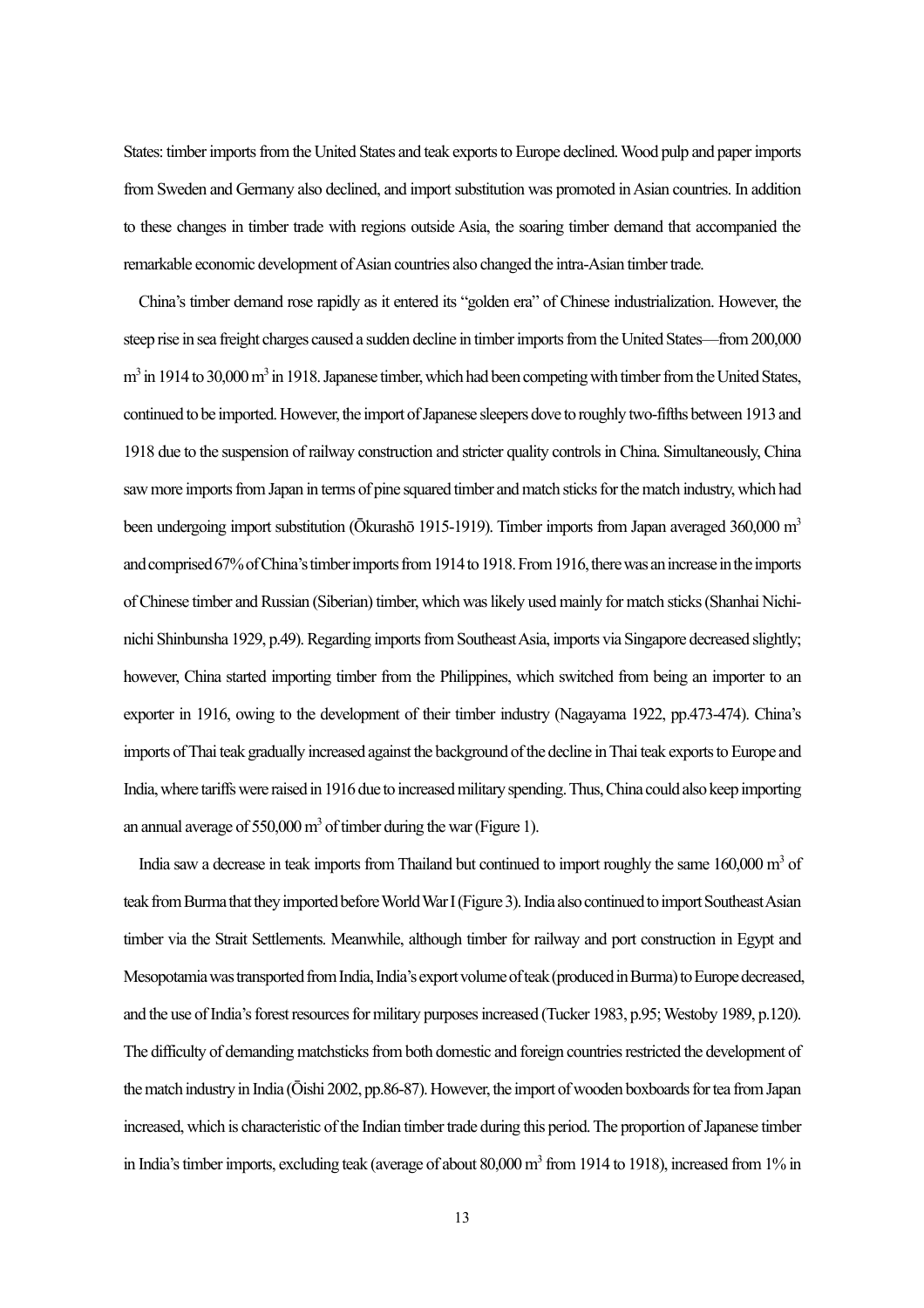1913 to 36% in 1917. This was because of the declining timber imports from the United States and Northern Europe. Likewise, as exports of agricultural products and minerals increased in Southeast Asia, wooden boxboard imports from Japan increased when those from Britain, Russia, and the United States declined. Consequently, Southeast Asia developed into a Japanese timber export market that rivaled East Asia. Deforestation increased in Southeast Asia, but there was almost no box material production. Therefore, the import duties on box materials were lowered to promote agricultural product exports, which contributed to the increase in timber imports from Japan (Ōkurashō 1914-1918; Hagino 1961, pp.42, 46).

As discussed above, Asia's timber trade with outside regions declined during World War I. Japan simultaneously became an important supplier of timber in Asia. However, Japan's timber demand soared because of remarkable economic growth and urbanization. Consequently, the price of Japanese timber quickly increased by about three to four times, and the new-expensive Japanese timber became less competitive in Asian markets. While Japan remained a timber supplier to Asia, Japan's timber exports decreased from  $960,000$  m<sup>3</sup> in 1914 to  $670,000$  m<sup>3</sup> in 1918 (Figure 2). Japanese supply could not meet the soaring domestic timber demand for a time. Japan started to import timber from Karafuto (Sakhalin) which was a colony of Japan. Karafuto's timber was used in the production of wood pulp, for which import substitution had advanced during World War I, and Siberian timber was used for match sticks as the adaptable tree species had been drained. There was a deepening supply shortage of mainly construction materials. Thus, in the summer of 1919, the Japanese discussed revising import duties to lower the timber price and thus promote timber imports, and the import duties were duly lowered in August 1920 (Yamaguchi 2015a, pp.42-43). Consequently, large volumes of timber were imported from the United States, and the post-1920s timber trade underwent major changes. The United Statessaw its timber exports to Asia decline to about one-third between 1914 and 1918.However, timber exports to Asia increased in the postwar period owing to the forestry development on the Pacific coast and the opening of the Panama Canal during the war (Elchibegoff 1949, p.46). While Russian timber became less visible in the timber trade because of the Russian Revolution, timber from the United States came to play an important role in post-war Asian and European timber markets.

#### **V. Timber trade in the 1920s**

Following World War I, the total volume of intra-Asian trade decreased in the first half of the 1920s due to the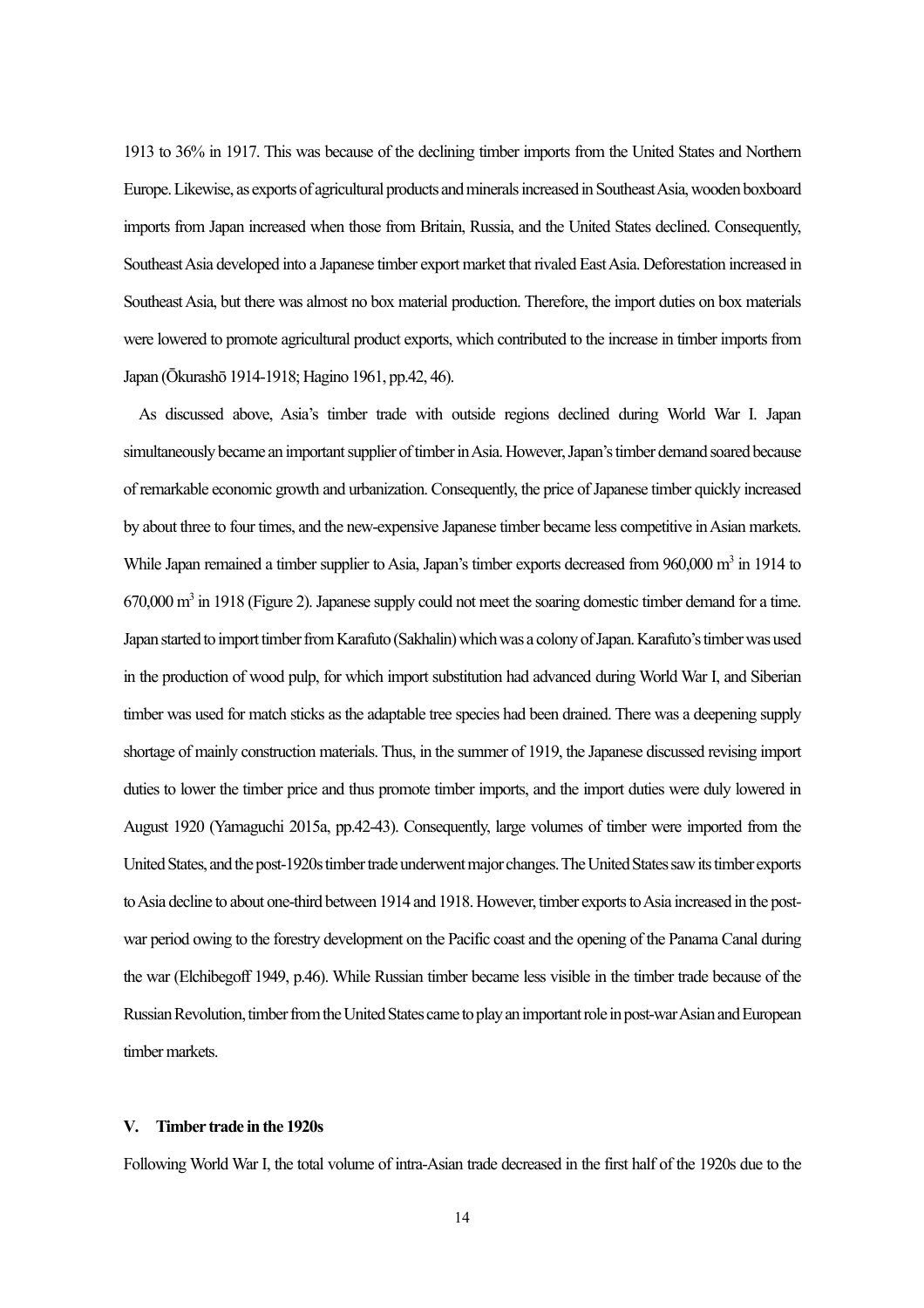reestablishment of trade in Europe and the United States. Intra-Asian trade subsequently recovered in the second half of the 1920s. Moreover, the relative importance of East Asia increased in intra-Asian trade because of the decrease in East Asian exports to the West and the increase in East Asian exports to other Asian countries in the post-war period (Sugihara 1996, chap.4). The world timber trade began to increase due to the increase in timber demand for European reconstruction and the decrease in sea freight rates (United Nation Dept. of Economic Affairs, Economic Commission for Europe and Food and Agriculture Organization 1953).Thus, the timber trade connections between Asia and other regions were strengthened.In Asia, the connections between the timber trade area in temperate and tropical regions were also strengthened.

After the 1920s, Japan's timber exports to China, Korea, and the rest of East Asia decreased, while timber exports from the United States to Japan and China soared. Exports to India and Southeast Asia rose to pre-war levels. The United States'timber exports started increasing in 1919 and reached their pre-war level of 7,000,000  $m<sup>3</sup>$  in the mid-1920s owing to expanded timber exports to Asia. Before World War I, approximately 80% of the United States'timber exports were to Europe; however, Asia became an export market for timber of the United States that rivaled Europe in the 1920s(Figure 6). Timber from the United States increased its competitiveness in the Asian markets owing to the sudden drop in timber prices, resulting from timber oversupply during the postwar recession, the massive decrease in transportation charges over the Pacific Ocean, and Japan's lowered import duties (Yamaguchi 2015a, pp.44-46). The timber exports of the United States from the Pacific coast (mainly to Asia) increased from  $670,000$  m<sup>3</sup> (17% of total exports) in 1919 to 3,850,000 m<sup>3</sup> (46%) in 1928. Meanwhile, timber exports of the United States from the Atlantic coast (mainly to Europe) decreased to approximately 60% of pre-war exports. With the demand for timber soaring in Europe because of post-war reconstruction, imports increased from Northern Europe as well as Poland, Latvia, and Czechoslovakia, replacing Russia, whose timber production had been reduced (United Nation Dept. of Economic Affairs, Economic Commission for Europe and Food and Agriculture Organization 1953; Tōkyō Gaikoku Mokuzai Yunyū Kyōkai Chōsabu 1928, pp.56-57).

As the United States'timber was distributed worldwide and its use increased rapidly, Asia's connections with Europe and other regions became stronger. Japan's timber imports from the United Statesincreased from 70,000  $m^3$  (29%) in 1919 to 990,000  $m^3$  (40%) in 1922, reaching 2,760,000  $m^3$  (83%) in 1924, due to the high demand for reconstruction materials after the Great Kanto earthquake in 1923. Timber was felled in large volumes on Karafuto (Sakhalin) because of a vermin outbreak, and Karafuto's timber was imported into the Japanese market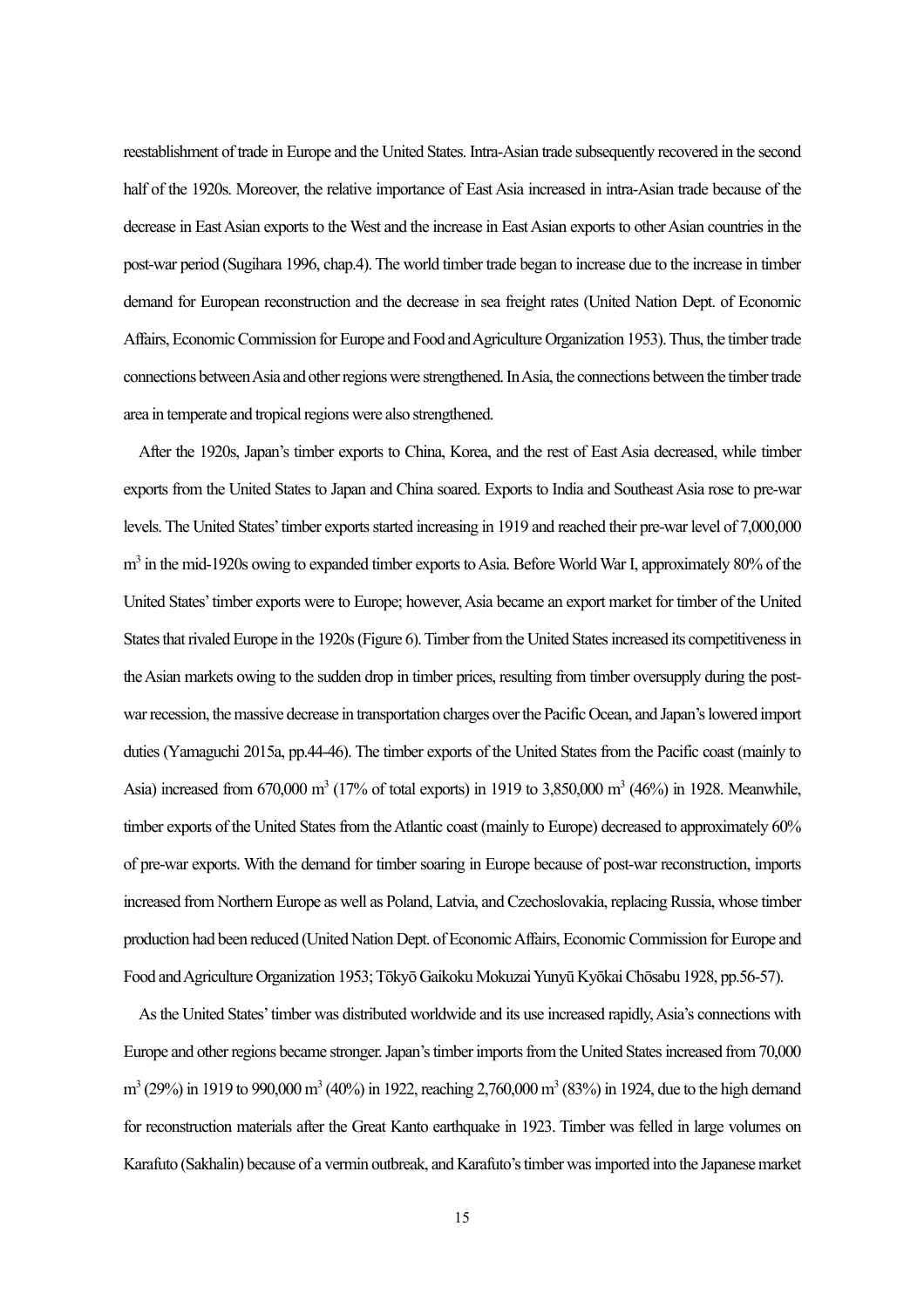as much as the United States'timber.This caused the production of Japanese timber to stagnate as it lost its price advantage (Yamaguchi 2015a, pp.46-47). The timber of the United States was easily traded in large quantities because of its standardization.It could be processed into various sizes; therefore, the demand for the United States' timber as sleepers and construction material also increased in China. China's timber imports from the United States increased from 90,000 m<sup>3</sup> (18%) in 1919 to 820,000 m<sup>3</sup> (58%) in 1929, and the top import changed from Japanese timber to the United States' timber in 1921. The United States' timber dominated the Chinese timber market, especially in coastal areas(Mitsui Bunko 2005,pp.189-190). Moreover, when pine was used as a pulp material, imports from Canada and the United States increased as they were major producers of wood pulp and paper. While Japan's self-sufficiency rate for wood pulp and paper increased during World War I, China was highly dependent on imports as itsmodern paper industry was still considerably young (Kubo, Kajima, Kigoshi 2016, pp.49-50).

Japan and China also increased timber imports from Russia (Siberian timber) in the 1920s. Immediately after the end of the war in 1919 until the latter half of the 1920s, Japanese imports of Russian timber increased from  $60,000$  m<sup>3</sup> to  $400,000$  m<sup>3</sup> and Chinese imports from  $20,000$  m<sup>3</sup> to  $50,000$  m<sup>3</sup>. Part of the timber was used for match sticks and wood pulp.China also imported match sticks from Japan and Canada, in addition to Russia (Zenkoku Keizai Iinkai 1940, p.70). Japan's timber imports from Southeast Asia increased from 5,500 m<sup>3</sup> to 60,000 m<sup>3</sup>. Thus, Japan became an export market for Southeast Asian timber comparable to China, which had imported Southeast Asian timber prior to World War I. In British North Borneo and the Philippines, Western capital, overseas Chinese and Japanese capital promoted the development of forestry during World War I, and timber exports to East Asia increased in the 1920s(Hagino 1961, pp.106-109; Mori 1943, p.104).Southeast Asian timber was mainly used as plywood for boxes and was imported to Nagoya, while timber for match sticks was imported mainly to Kobe. Simultaneously, the wooden boxboards that had been Japan's principal timber export shifted their main export destination from India to the Strait Settlements, making Southeast Asia an important export market for Japanese timber(Ōkurashō 1926-1930).

Meanwhile, there were changes in the flow of teak from Southeast Asia to India in the 1920s. India conducted major tariff revisions in 1921 and 1922, doing the opposite of Japan by increasing import dutiesto compensate for budget deficits. Thus, India's timber imports decreased from 100,000 m<sup>3</sup> (of which 60,000 m<sup>3</sup> were Thai teak) in 1920 to  $40,000$  m<sup>3</sup> (20,000 m<sup>3</sup> Thai teak) in 1926 (Figure 3). Therefore, Burmese teak gained a price advantage relative to Thai teak (Manarungsan 1989, p.137). The production of Burmese teak roughly doubled compared to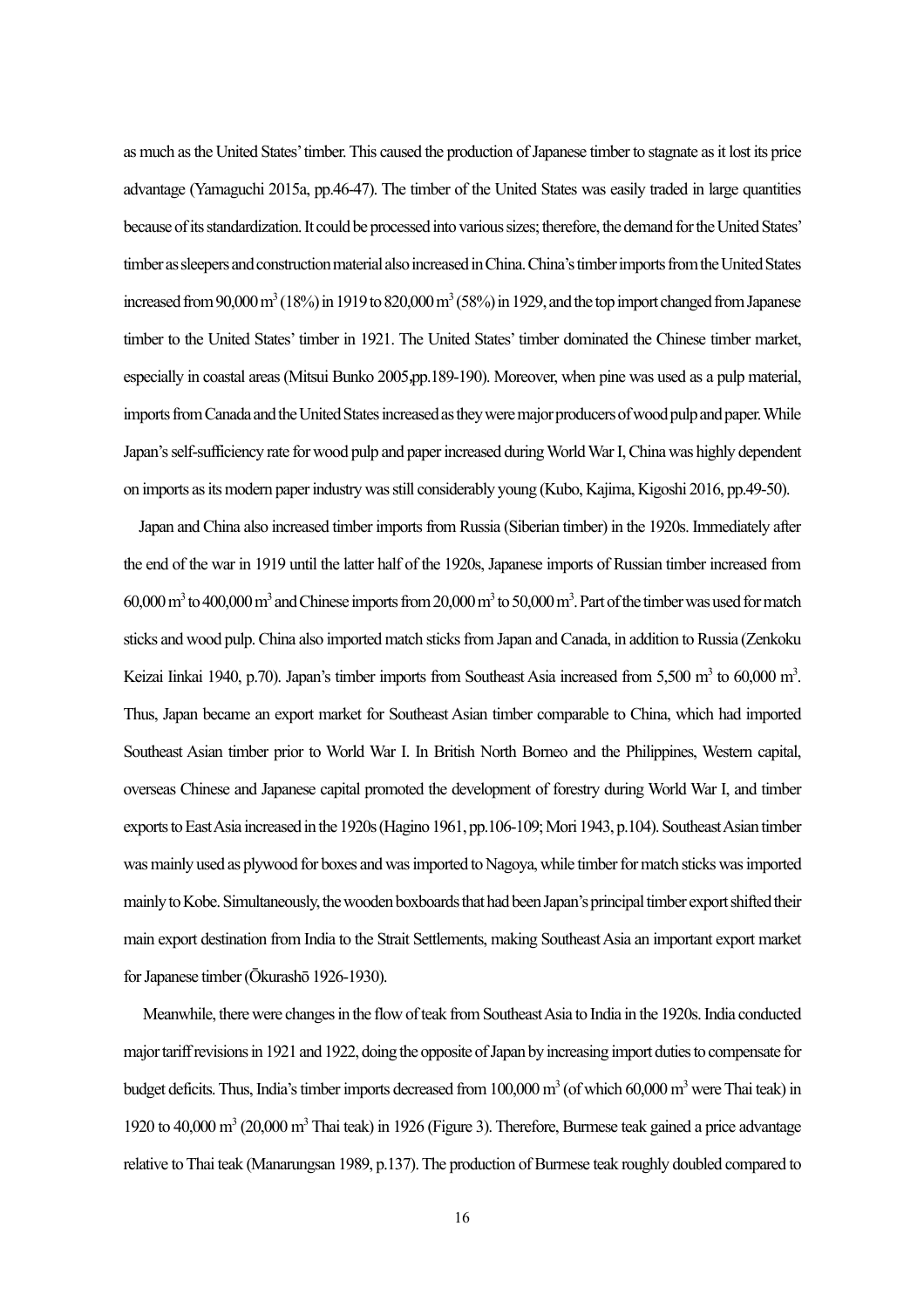production before the war, and 80–90% of Burmese teak exports (300,000 m<sup>3</sup>) went to India (Figure 4). During World War I, Thailand was in the process of shifting its teak exports from India to China (including Hong Kong) and Japan. However, the raised Indian import duties were a damaging blow that further decreased exports to India and expanded exports to East Asia and Singapore. Simultaneously, exports of Thai teak to Europe did not grow markedly due to the global disarmament (reduced warship construction). Exports to Africa increased in the latter half of the 1920s as European investments and development proceeded there (Figure 5). Moreover, exports of tropical hardwoods increased inAfrica and South America in the 1920s, peaking in 1929 and 1930(Laaman 1988, p.150).

#### **VI. Timber trade in the 1930s**

In the first half of the 1930s, world trade shrank because of the Great Depression at the end of the 1920s, but it recovered during the latter half of the 1930s. During this time, the relative importance of East Asia in intra-Asian trade increased.While Japan and China shifted emphasis from trade with the West to Asian trade, Southeast Asia and South Asia maintained trade with the West by avoiding the Japanese bloc economy (Sugihara 1996, chap.4). The connections between the timber trade area in temperate and tropical regions did not disappear, but the Asian timber trade developed in response to economic, political, and military factors in each country.

Japan's timber imports soared in the 1920s, but this eventually caused a timber oversupply and a continuous fall in timber prices. As such, the second half of the 1920s saw a debate concerning raising tariffs to protect domestic forests, which was put into action as import duties mainly on timberfrom the United States were raised in 1929 (Yamaguchi 2015a, p.47). Meanwhile, the Great Depression that had started the same year hit the United States, and the domestic timber demand suddenly shrank after having shown a trend of decline throughout the late 1920s. The overflowing timber on the United States' market was redirected for export, but it had lost competitiveness in the Japanese market due to the raised import duties. Moreover, Russian timber exports had increased rapidly since 1927 as a result of their recovering production.This contributed to a deepening worldwide competition to sell cheap timber(League of Nations,Economic Organisation 1932, p.7). In Asia, timber from the United States was undersold in China, as it was shut out from Japan. In addition, China saw an increase in timber imports from Russia and Canada. Japan's timber imports (excluding Karafuto's timber) plummeted from 4,160,000 m<sup>3</sup> to 1,590,000 m<sup>3</sup> between 1928 and 1933 (Figure 2), while China's timber imports rapidly increased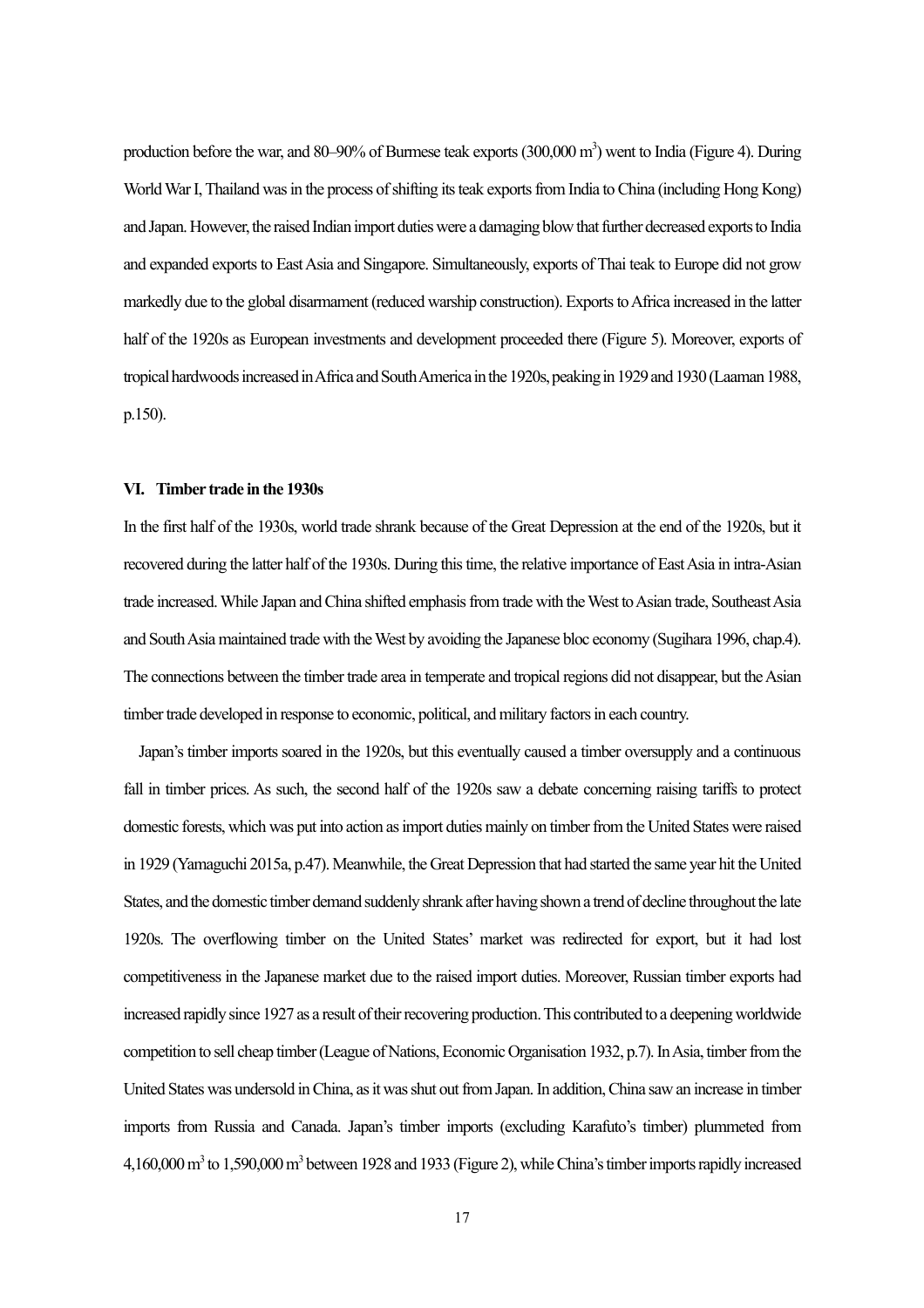from 900,000 m<sup>3</sup> to exceed 2,000,000 m<sup>3</sup> (Figure 1).

After 1933, the world timber trade started increasing as the economy recovered, but timber trade volumes stopped at 62–70% of the mid-1920s levels due to countries raising tariffs with the spread of bloc economies (Elchibegoff 1949, p.5). Timber exports of the United States also did not recover, settling around 3,000,000– 3,500,000 m<sup>3</sup> as the timber export share from the Pacific coast to Asia declined (Figure 6). China's timber imports peaked at 2,070,000 m<sup>3</sup> in 1933 and went down to 680,000 m<sup>3</sup> in 1937 due to stagnating timber imports from the United States and Canada, and statistically excluding of Northeast China'simports(Manchuria) after July 1932 (Figure 1). Simultaneously, timber production increased in Japan, and exports to China (mainly to Manchuria) expanded in relation to Japan's advance into Northern China after the start of the Sino-Japanese War in September 1937 (Figure 2). Timber imports of China (excluding Manchuria) from Japan soared from 190,000 m<sup>3</sup> in 1938 to 580,000  $\text{m}^3$  in 1940, so that Japanese timber replaced the timber of the United States as the leader in the Chinese import timber market (Figure 1). The value of Japan's timber exports to East Asia, mainly China, accounted for 70% of Japan's timber exports in 1921, which subsequently decreased to 31% in 1932 due to increasing wooden boxboard exports to Southeast Asia and increasing oak exports to Britain, but rallied to as high as 71% in 1938 (Hagino 1961, pp.46-50).

In addition to the increase in timber exports from Japan to East Asia, another feature of Asian trade in this period was the increase in timber exports from Southeast Asia to East Asia. China's timber imports from Southeast Asia increased from 80,000 m<sup>3</sup> to 130,000 m<sup>3</sup> between 1930 and 1937 (Figure 1), while Japan's timber imports from Southeast Asia increased from  $110,000 \text{ m}^3$  to 740,000 m<sup>3</sup> (Figure 2). The increase in exports to Japan was remarkable—Southeast Asian timber accounted for 54% and 60% of Japan's timber imports in 1938 and 1939, respectively. The timber exports of the Philippines, British North Borneo, and the Dutch East Indies continued to rise throughout the 1920s, partially owing to foreign investments but increased sharply after 1933. Subsequently, the Philippines' principal export destination shifted from the United States to Japan and that of British North Borneo from Hong Kong to Japan. Moreover, the Dutch East Indies continuously increased exports to Singapore and Malaya while expanding exports to Japan. In these regions, timber production and export were invigorated as the limitations of Thai and Burmese production started to become visible. While Burmese and Thai teak exports totaled approximately  $450,000 \text{ m}^3$  in the second half of 1930, the timber exports of the Dutch East Indies were  $400,000 - 700,000$  m<sup>3</sup>, those of the Philippines 340,000–590,000 m<sup>3</sup>, and those of British North Borneo 130,000–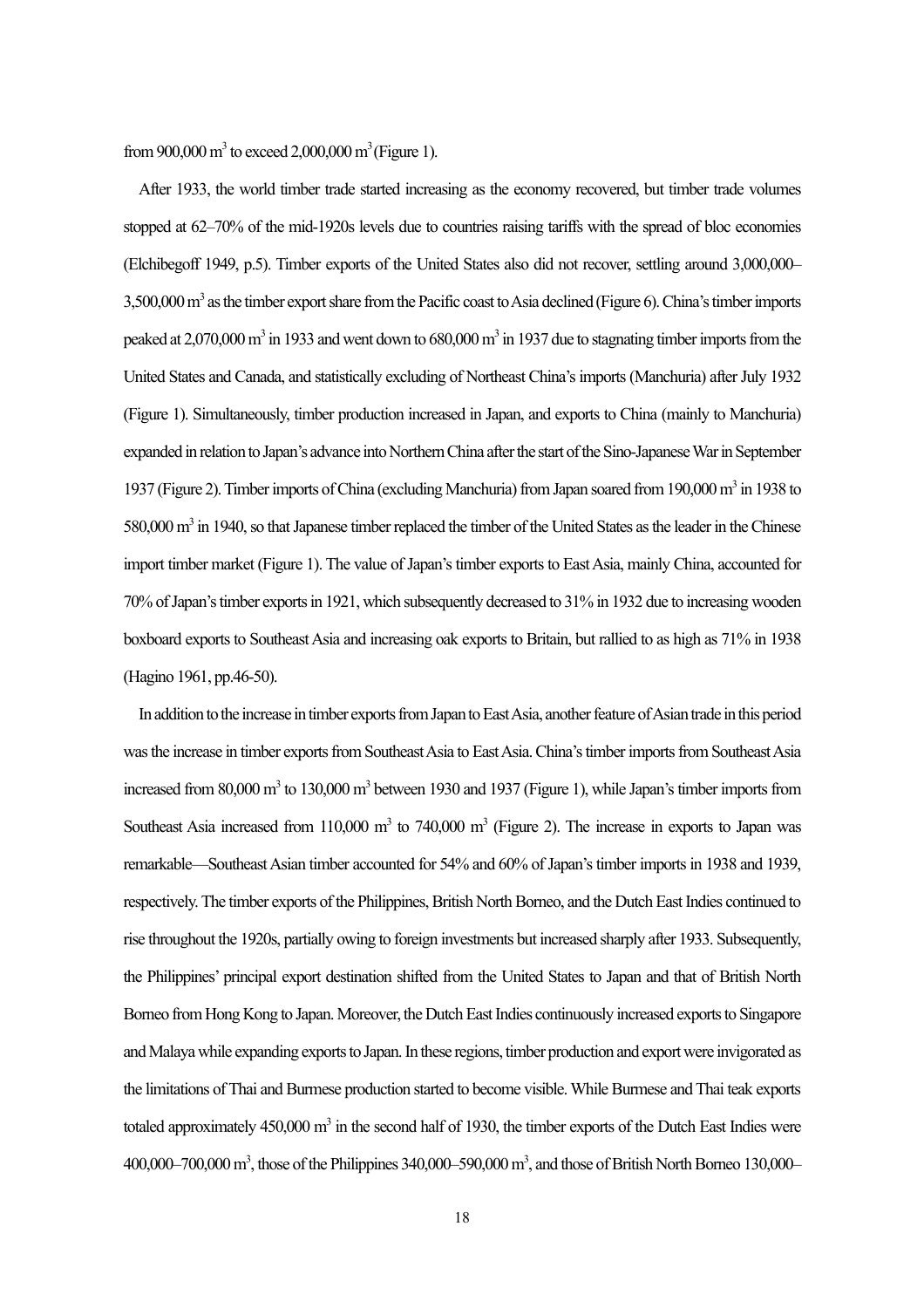180,000 m<sup>3</sup> (Taiwan Sōtoku Kanbō Gaijika 1937, pp.1396-1398; Dixon 1991, p.107). Most of the timber exported to Japan did not comprise hardwoods such as teak but rather softwoods. The use of Southeast Asian timber as plywood materials also expanded in Japan, mainly in Nagoya, with the development of veneer technology and processed plywood. Plywood boxboards were exported to Asia and other countries such as Britain (Ōkurashō 1931-1938). Tropical wood use in Japan persists to date, and the range of tree species used has expanded with improvements in plywood technology and mechanized logging and transportation after World War II (Mather 1990, p.163).

Thus, timber imported from the United States decreased, while Japanese and Southeast Asian timber increased in East Asia in the 1930s. Southeast Asia had clearly become a timber supplier to East Asia. Meanwhile, Southeast Asia continued to supply India with teak. India's teak imports from Burma declined from 1930 to 1933 but started increasing after 1934. While teak imports from Thailand decreased, teak imports from Java and French Indochina increased gradually so that an annual average of  $250,000$  m<sup>3</sup> of teak was imported (Figure 3, Figure 4). In Thailand, teak exports increased after 1934, going mainly to East Asia, Europe, and Africa, and compared to the 1920s, the proportion going to Europe and Africa had grown (Figure 5). The higher share going to Europe was due to the expanding demand for warships (mainly for deck), and this was true for both Burmese and Javanese teak. However, when compared to the timber of the United States and Japan, there were no dramatic changes to teak export volumes and destinations after the 1920s—aprice difference between teak going to Europe and that to Asia was still evident in the 1930s(Figure 7).

More than the teak trade, the wood pulp and paper trade may have strengthened the connections between Asia and other regions. The global demand for wood pulp increased rapidly, and in export markets, pulpwood was scarce, and its price soared (Department for Timber Utilization 1937, p.67). Most of the wood pulp and paper imported by Asian countries came from Canada, the United States, and Northern Europe. China's imports continued to increase, and Japan had no choice but to rely on wood pulp imports for rayon, whose global demand had increased rapidly. Moreover, in India, where it was difficult to secure conifers as pulp materials, government protectionism promoted an increase in bamboo pulp production (Roy 2011, p.192), but pulp and paper imports continued to increase.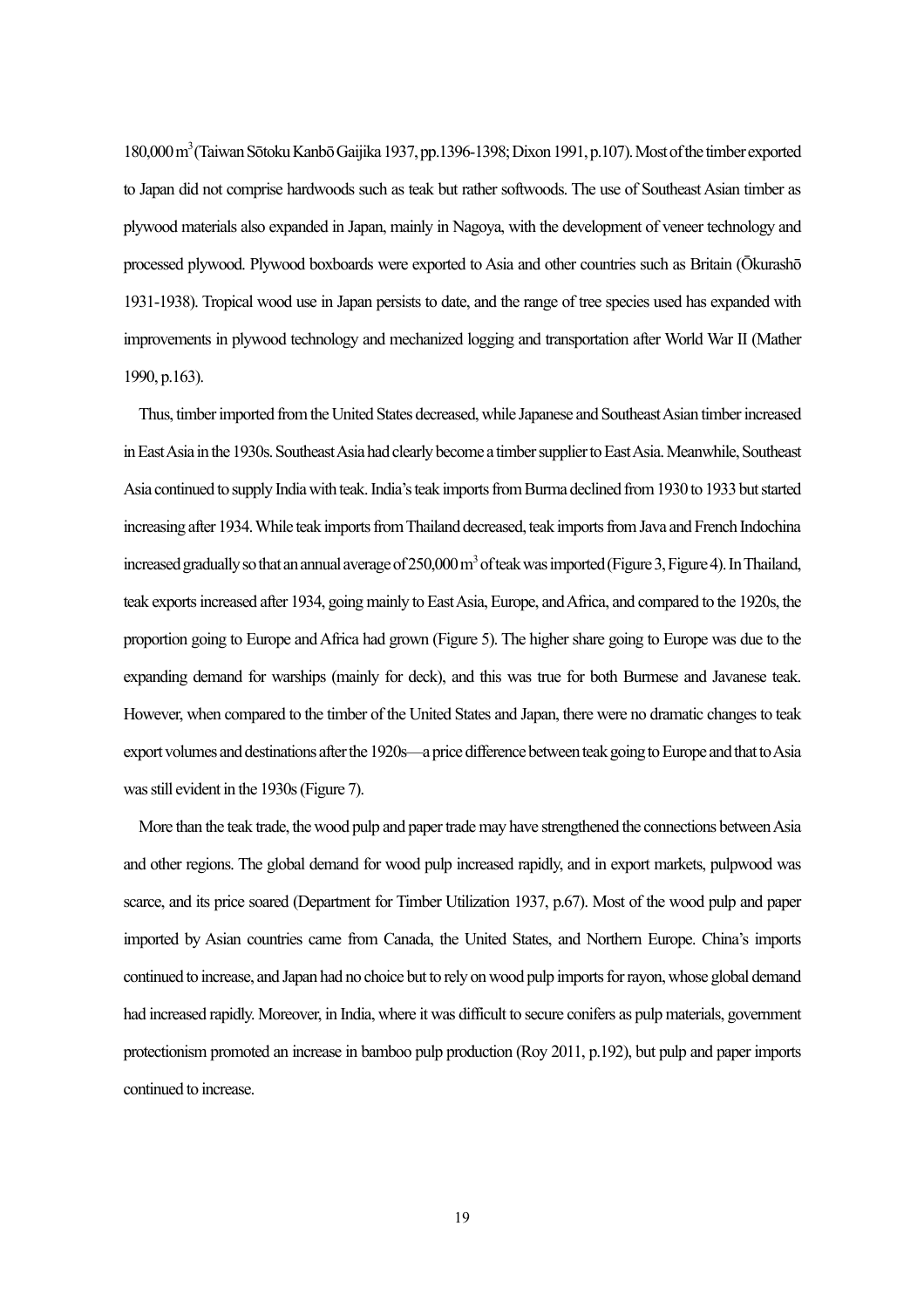#### **VII. Conclusion**

As discussed above, the Asian timber trade changed with the formation of the international division of labor under European leadership and the progress of industrialization in Asia from the second half of the nineteenth century to the first half of the twentieth century. The principal timber exporters in Asia before World War I were Japan, Thailand, and Burma. Japan exported timber mainly to East Asia, while Thailand and Burma exported teak to India. Asia was self-sufficientin terms of timber and had no strong connections with other regions. However, with the sudden increase in timber demand in Japan and China during World War I, Japanese timber exports to Asia decreased, and large volumes of timber from the United States wasimported into East Asia in the post-war period. The United States had exported timber mainly to Europe, and consequentlyAsia was clearly integrated into the Europe-centered timber trade. Moreover, when India raised tariffs, Thailand decreased teak exports to India and increased exports to Europe and Africa in the 1920s. Thus, Asia's connections with other regions became stronger than before World War I. In the first half of the 1930s, the world timber trade shrank due to the effects of the Great Depression, and the United States' supply of timber to Asia also declined when Japan raised import duties in the late 1920s. However, Japanese timber exports to China once again increased in the second half of the 1930s, and Southeast Asian regions other than Burma and Thailand appeared as new key timber exporters in Asia. Thus, although Asian timber trade volume was small compared to those of Europe, it increased steadily, with successive changes in the timber supply area in response to changes in timber demand. In this timber trade, industrial wood such as construction and civil engineering materials, sleepers, packaging materials (wooden boxboards and barrels), and match sticks were traded, which enabled the construction of factories, railways, and ports, the transportation of various commodities, and industrial development in Asia. In this sense, the expansion of timber trade in Asia provided conditions to support inter-Asian trade.

In addition, through the examination in this study, it can be pointed out that the factors that define timber trade are not only the price of timber but also the tree species and timber processing technologies.While the timber trade changed due to price differences similar to other products, it also changed due to the suitability of tree species and technological advancements that eliminated the restrictions on species that could be used. For example, timber in the United States became relatively cheap after World WarI; consequently, the Asian timber market was supplied with large volumes of timber from the United States. However, the United States did not become a key timber supplier to India, where there was a large demand for tropical hardwood. Moreover, Japanese timber was rarely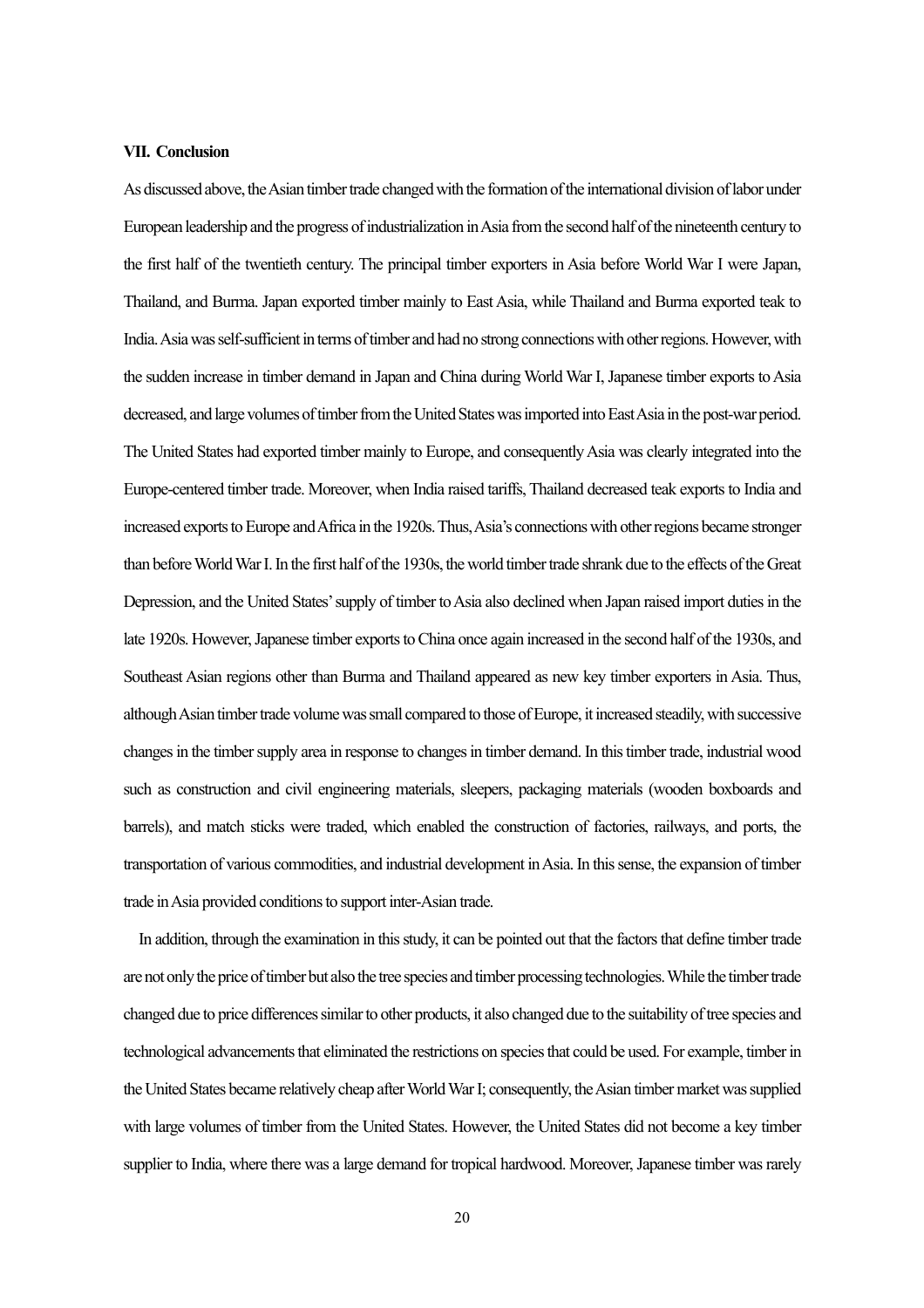used in tropical regions, except for wooden boxboards. Except for specialized uses such as teak, there was little connection between the timber trade area in temperate regions and that in tropical regions. This is probably because most of the traded timber was used as durable consumer goods such as construction materials and sleepers, although the quantity of forest resources available may also have been a factor. Nevertheless, similar to how the development of plywood technology made Southeast Asia a timber supplier to Japan in the 1930s, technological advances could give rise to a timber trade that transcended such trade areas. It is probable that pulp manufacturing technology and preservation technology, which were not discussed sufficiently in this study, also caused changes in the timber trade.

The above observations indicate that the timber market tended to divide because of differences in natural environments and timber uses(tree species).However,this division was alleviated by technological advances, and the timber market transformed itselfinto a multilayered one.To clarify how the world timber market was formed and developed with the industrialization, it is necessary to analyze timber trade by uses. It is also necessary to examine changes in timber prices and interregional price linkages, the development of the timber trade including Europe, the relationship between the expansion of world trade, colonialism and the timber trade, and the activities of timber companies and trading companies. These tasks should be explored in future studies.

|                        | consunption (a)<br>(million m <sup>3</sup> ) | trade volume (b)<br>(millon m) | (b)/(a) |
|------------------------|----------------------------------------------|--------------------------------|---------|
| industrial wood        | 700                                          | 131                            | 19%     |
| construction materials | 450                                          | 61                             | 14%     |
| pulpwood               | 105                                          | 60                             | 57%     |
| sleepers               | 30                                           |                                | 7%      |
| pitprops and pitwood   | 30                                           | 6                              | 20%     |
| others                 | 85                                           |                                | 2%      |
| wood for fuel          | 800                                          |                                | 0%      |
| total                  | 1,500                                        | 132                            | 9%      |

Table1 World wood consumption and trade volume, 1937

Source: Food and Agriculture Organization of the United Nations (1948).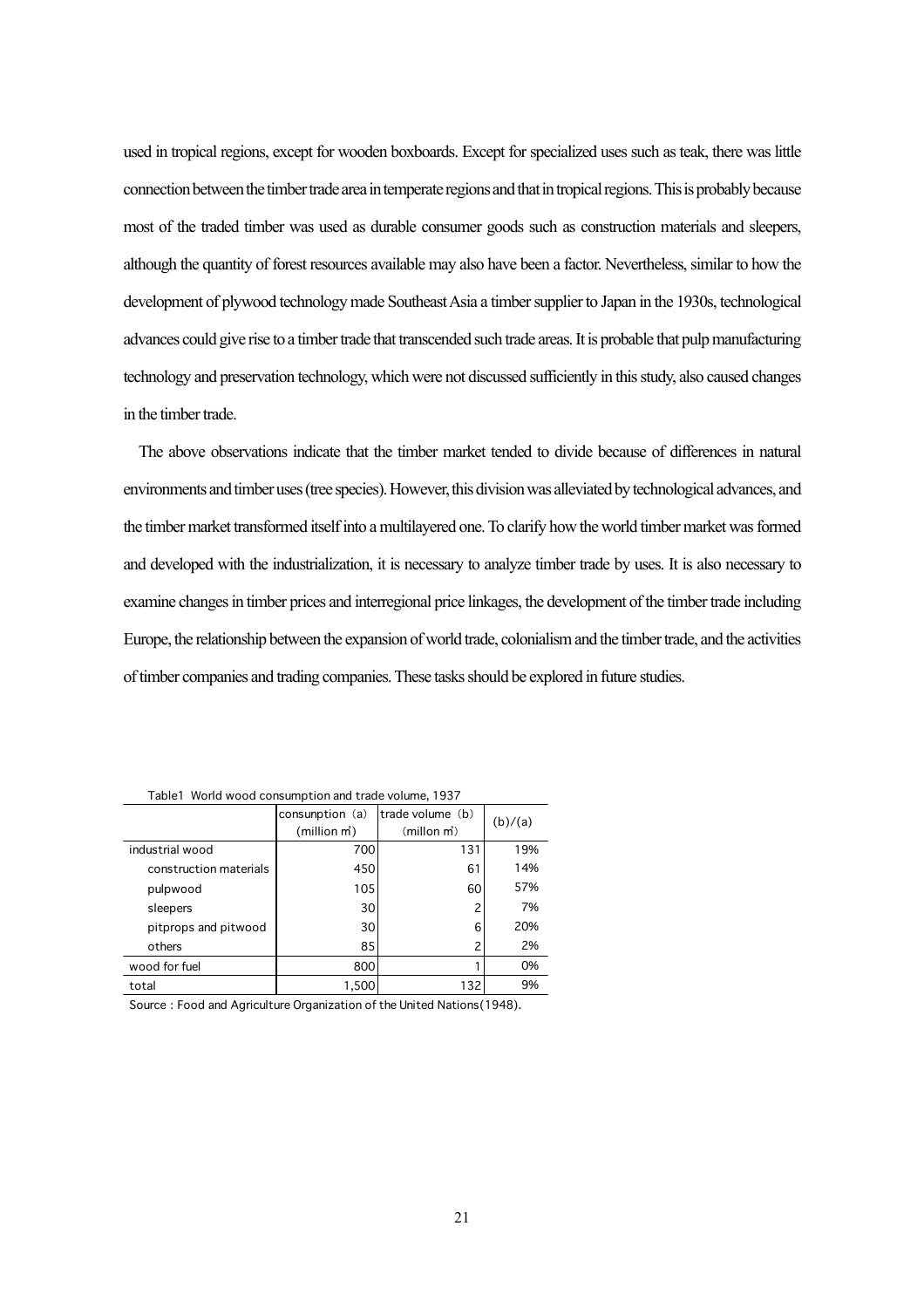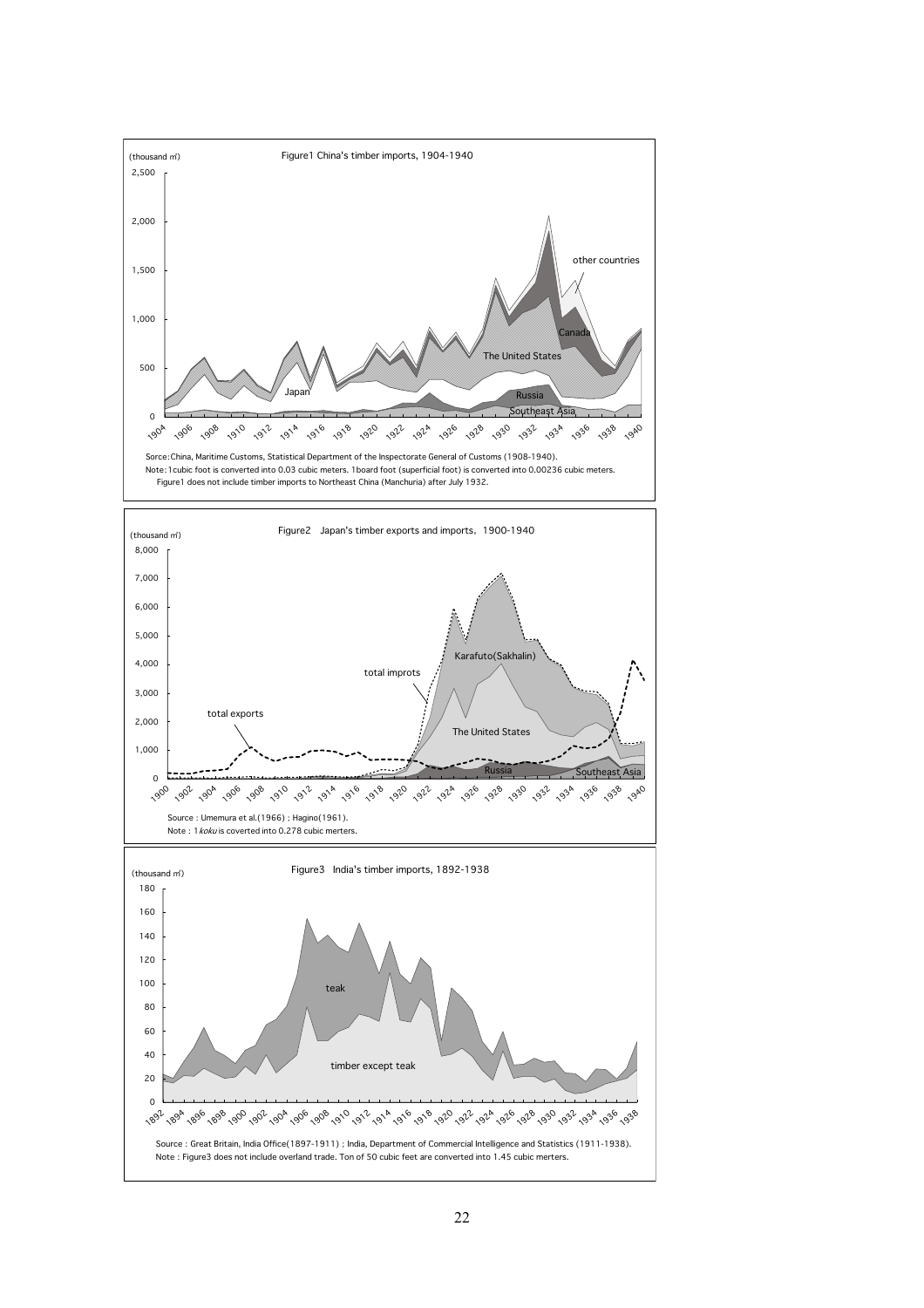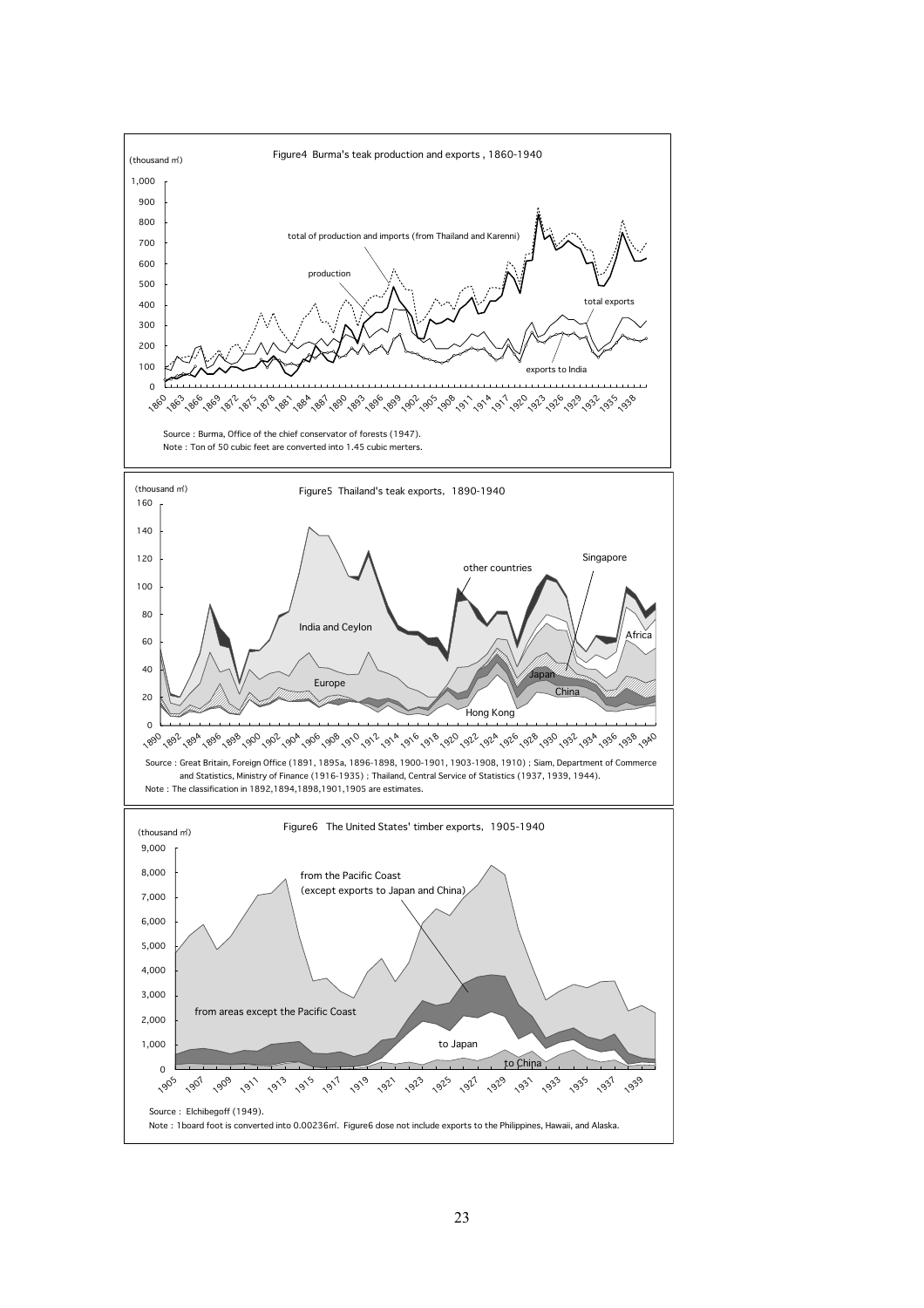

Figure 8 World timber trade,1913



Source:Nagayama(1922);India, Department of Commercial Intelligence and Statistics(1913).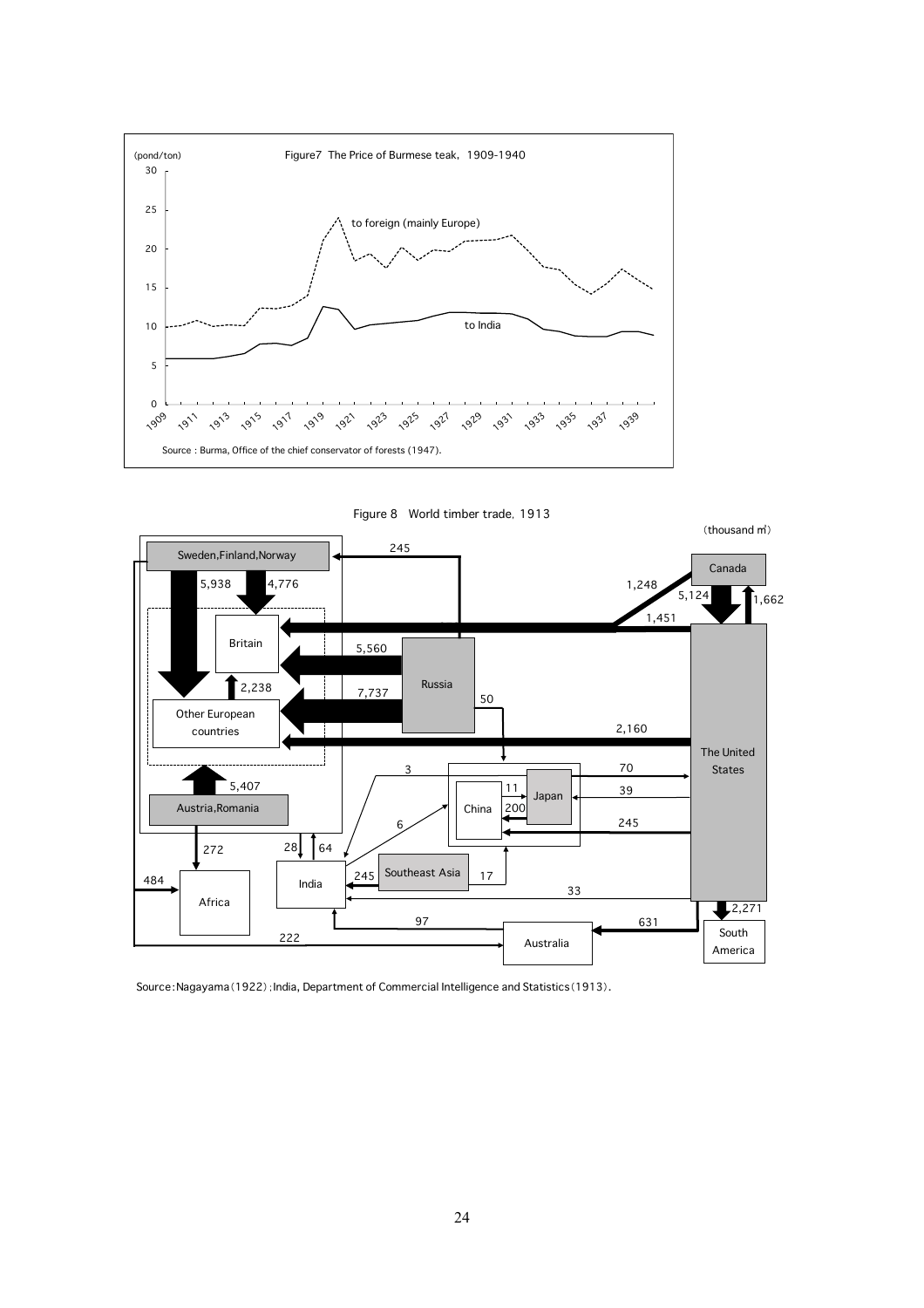#### **References**

- **·** Bryant, Raymond L. (1997), *The Political Ecology of Forestry in Burma 1824-1994*, Honolulu, University of Hawaii Press.
- **·** Burma, Office of the chief conservator of forests (1947),*Certain statistics relating to the forest department in Burma,* Rangoon, Government Printing and Stationery.
- **·** China, Maritime Customs, Statistical Department of the Inspectorate General of Customs (1908-1919), *Returns of Trade and Trade Reports,* part 3, vol.1, Shanghai, Statistical Department of the Inspectorate General of Customs.
- **·** China, Maritime Customs, Statistical Department of the Inspectorate General of Customs (1920-1931), *Foreign Trade of China*, part2, vol.1, Shanghai, Statistical Department of the Inspectorate General of Customs.
- **·** China, Maritime Customs, Statistical Department of the Inspectorate General of Customs (1932-1940), *The Trade of China,* vol.3, Shanghai, Statistical Department of the Inspectorate General of Customs.
- **·** Department for Timber Utilization (1937), *Year-book of World Timber Trade*. Vienna, The Department for Timber Utilization.
- **·** Dixon, Chris (1991), *South East Asia in the world-economy*, Cambridge, Cambridge University Press.
- **·** Elchibegoff, Ivan M., (1949)*, United States international timber trade in the Pacific area,* Stanford, Stanford University Press / London, Oxford University Press.
- **·** Feuerwerker, Albert (1980), Economic trends in the late Ch'ing empire, 1870-1911, in Fairbank, John K. and Liu, Kwaug-Ching (eds.), *The Cambridge History of China*, vol.11, Cambridge, Cambridge University Press, pp.1-69.
- **·** Fitzgerald, Robert and Grenier, Janet (1992), *Timber: A Centenary History of The Timber Trade Federation 1892-1992*,London,Batsford.
- **·** Food and Agriculture Organization of the United Nations (Ōsaki, Rokurō (trans.)) (1948), *Ringyō oyobi Rinsanbutsu no Sekai Jōsei 1937-1946*, Tokyo, Ringyō keizai kenkyūjo, (Food and Agriculture Organization of the United Nations (1946), *Forestry and forest products, world situation 1937-1946*, Stockholm, Food and Agriculture Organization of the United Nations).
- **·** Great Britain, India Office (1897-1911), *Tables relating to the trade of British India with British possessions and foreign countries,* London, H.M.S.O.
- **·** Great Britain, Foreign Office (1891, 1895a, 1895b, 1896-1898, 1900-1901, 1903-1908, 1910), *Annual Series: Diplomatic and Consular Reports on Trade and Finance, Siam*, no.938, no.1520, no.1653, no.1787, no.2003, no.2190, no.2528, no.2705, no.3099, no.3286, no.3504, no.3938, no.4176, no.4417, London. His / Her majesty's stationery office.
- **·** Gripaios, Hector (1959), *Tramp shipping*, London, Nelson.
- **·** Hagino, Toshio (1961), *Nanyōzai Keizai Shiron [Economical History of South-sea Timber]*, Tokyo, Rinya kyōsaikai.
- **·** India, Department of Commercial Intelligence and Statistics (1911-1938), *Annual Statement of the sea-borne trade of British India with the British Empire and foreign countries*, vol.1, Delhi, Department of Commercial Intelligence and Statistics.
- **·** Ingram, James C. (1971), *Economic Change in Thailand 1850-1970*, London, Oxford University Press.
- **·** Kubo, Tōru, Kajima Jun, Kigoshi Yoshinori (2016), *Tōkei demiru Chūgoku Kingendai Keizaishi[Economic History of Modern China: An Approach based on Statistical Data]*, Tokyo, Tōkyō daigaku shuppankai.
- **·** Laarman, Jan G. (1988), Export of Tropical Hardwoods in the Twentieth Century, in Richard, John F. and Tucker, Richard P. (eds.), *World Deforestation in the Twentieth Century*, Durham, Duke University Press, pp.148-163.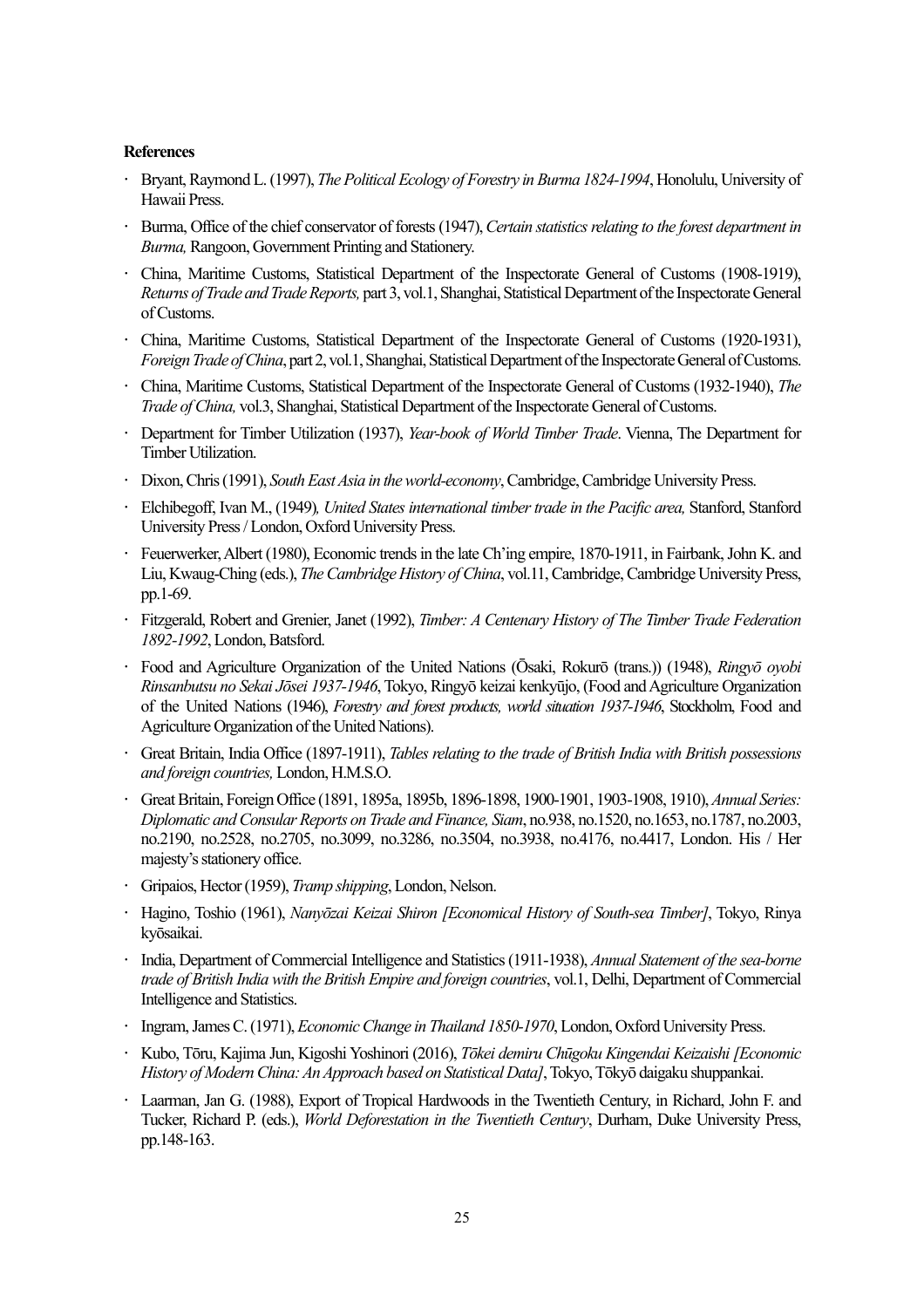- **·** League of Nations, Economic Organisation (1932), *The Timber Problem: Its International Aspects*, Geneva, League of Nations.
- **·** Manarungsan, Sompop (1989), *Economic Development of Thailand 1850-1950: Response to the Challenge of the World Economy*, Thailand, Institute of Asian Studies, Chulalongkorn University.
- **·** Mather, Alexander S. (1990), *Global Forest Resources*, London, Belhaven Press.
- **·** Mitsui Bunko (2004), *Mitsui Bussan Shitenchō Kaigi Gijiroku [Minutes of the Meeting of Branch- heads of Mitsui Bussan]*, (Reprint edn), vol.10, Tokyo, Maruzen.
- **·** Mitsui Bunko (2005), *Mitsui Bussan Shitenchō Kaigi Gijiroku [Minutes of the Meeting of Branch- heads of Mitsui Bussan]*, (Reprint edn), vol. 14, Tokyo, Maruzen.
- **·** Miyata, Michiaki (2006), *Chūgoku no Kaikō to Enkaisijō [Opening Ports and the Market Along the Coast]*, Tokyo, Tōhō shoten.
- **·** Mori, Saburō (1944), *Nanpō no Mokuzai Ringyō [Forest and Forestry in Southeast Asia]*, Tokyo, Kawade shobō.
- **·** Nagayama, Tomeo (1922), *Zensekai niokeru Mokuzai Bōeki [Timber Trade in the World]*, Taipei, Taiwan Sōtoku-fu Shokusankyoku [Industry Department, Office of the Governor-General of Taiwan].
- **·** Nōshōmushō [Ministry of Agriculture and Commerce] (1905), *Shinkoku Ringyō oyobi Mokuzai Shōkyō Shisatsu Fukumeisho [A Report on the Inspection of Qing China's Forestry and Timber Commerce]*, Tokyo, Nōshōmushō.
- **·** Nōshōmushō [Ministry of Agriculture and Commerce] (1910), *TetsudōMakuragi [Railway Sleepers]*, Tokyo, Nōshōmushō.
- **·** Ōishi, Takashi (2002), "Nichiin Gōben Teikei Macchi Kōjō no Seiritsu to Tenkai 1910-1920 nendai [The Birth and Growth of Match Factories Operated by Japanese-Indian Cooperative Ventures from the 1910s to the 1920s]", in *Tōyō Bunka [Oriental Culture]*, no.82, pp.77-136.
- **·** Ōkurashō [Ministry of Finance] (1905,1914–1919), *Gaikoku Bōeki Gairan [Overview of Foreign Trade]*, Tokyo, Ōkurashō*.*
- **·** Ōkurashō [Ministry of Finance] (1926–1938), *(Dai-)Nihon Gaikoku Bōeki Nenpyō [Annual Return of the Foreign Trade of the Empire of Japan]*, Tokyo, Ōkurashō*.*
- **·** Perlin, John (1989), *A Forest Journey: The Role of Wood in the Development of Civilization*, Cambridge, Harvard University Press.
- **·** Ponting, Clive (1991), *A Green History of the World*, London, Sinclair-Stevenson.
- **·** Radkau, Joachim (Ebine, Takeshi and Morita, Naoko (trans.)) (2012), *Shizen to Kenryoku: Kankyō no Sekaishi [Nature and Power: A Global History of the Environment]*, (Japanese edition), Tokyo, Misuzu shobō,(Radkau, Joachim(2003), *Naturschutz und Nationalsozialismus*, Frankfurt, Campus Verlag).
- **·** Richards, John F. (1990), "Land transformation", in B. L. Turner Ⅱ, et al. (eds.), *The Earth as Transformed by Human Action: Global and Regional Changes in the Biosphere over the Past 300 years*, Cambridge, Cambridge University Press, pp.163-178.
- **·** Richards, John F. (2003), *The Unending Frontier: An Environmental History of the Early Modern World*, Berkeley, University of California Press.
- **·** Richard, John F. and Tucker, Richard P. (1988), "Introduction", in Richard, John F. and Tucker, Richard P. (eds.), *World deforestation in the twentieth century*, Durham, Duke University press, pp.1-12.
- **·** Roy, Tirthankar (2011), *The Economic History of India*, (Third edition), New Delhi, Oxford University Press.
- **·** Sonobe, Ichirō (ed.) (1924), *Ōbei Kakkoku Mokuzai JukyūChōsasho [Timber Supply and Demand Surveys in Europe and North America]*, Tokyo, Teikoku shinrinkai.